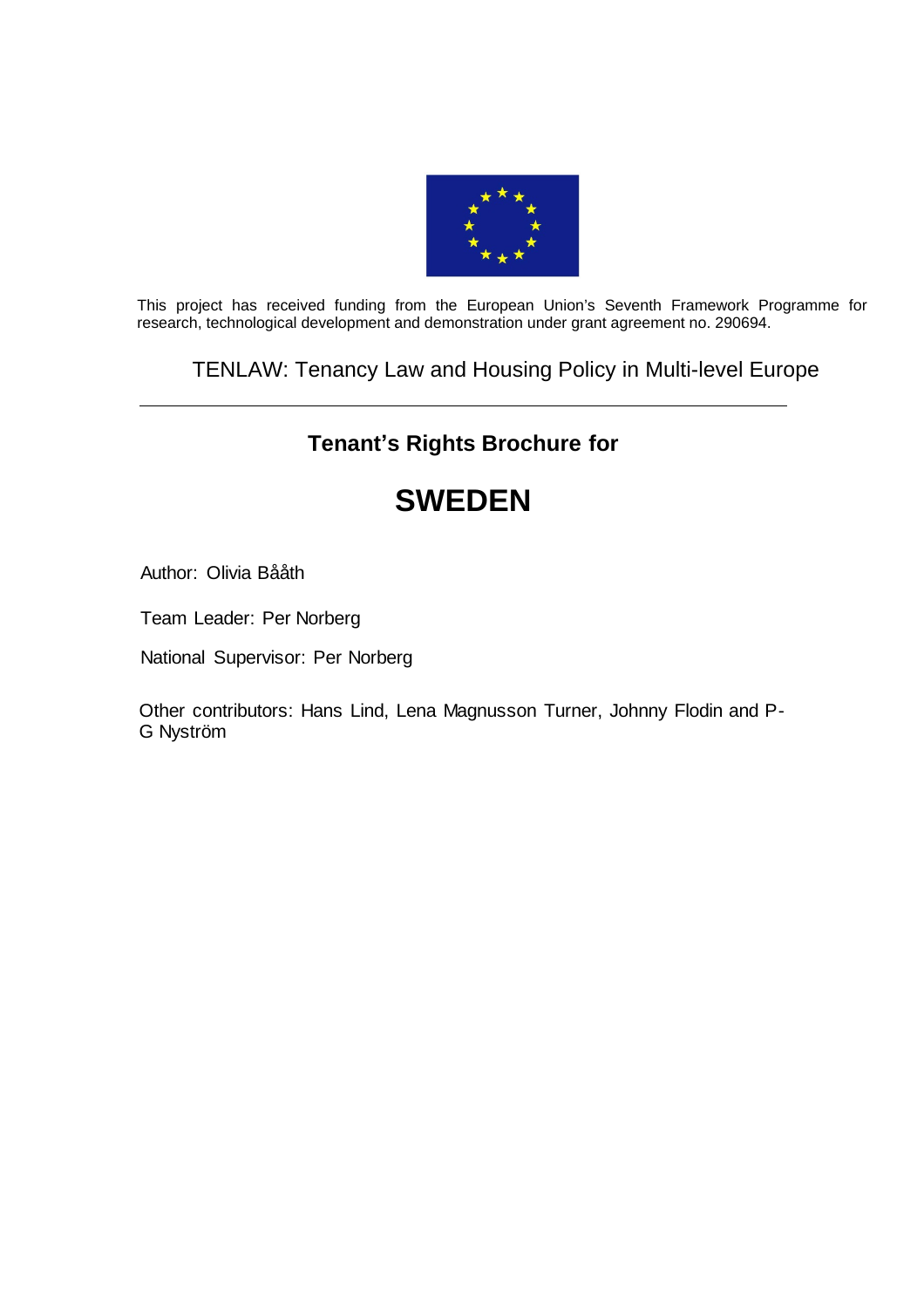# **Tenant's Rights Brochure for Sweden**

**Summary of Contents**

- **1. Introductory information**
- **2. Looking for a place to live**
	- **2.1. Rights of the prospective tenant**
	- **2.2. The rental agreement**
- **3. During the tenancy**
	- **3.1. Tenant's rights**
	- **3.2. Landlord's rights**
- **4. Ending the tenancy**
	- **4.1. Termination by the tenant**
	- **4.2. Termination by the landlord**
	- **4.3. Return of the deposit**
	- **4.4. Adjudicating a dispute**
- **5. Additional information**

### **1. Introductory information**

- Give a very brief introduction on the national rental market (MAX 2 Pages)
	- o Current supply and demand situation

The shortage of rental dwellings is a big problem in Sweden, especially in Stockholm, Gothenburg and Malmö and in the university towns.<sup>1</sup> Overall, there is a net shortage of 92 000 to 156 000 dwellings in the whole country, depending on which economic model is used. This means that the supply

l <sup>1</sup> National Housing Credit Guarantee Board, "Samband mellan bostadsmarknad, arbetskraftens rörlighet och tillväxt" (2008) pp. 16-17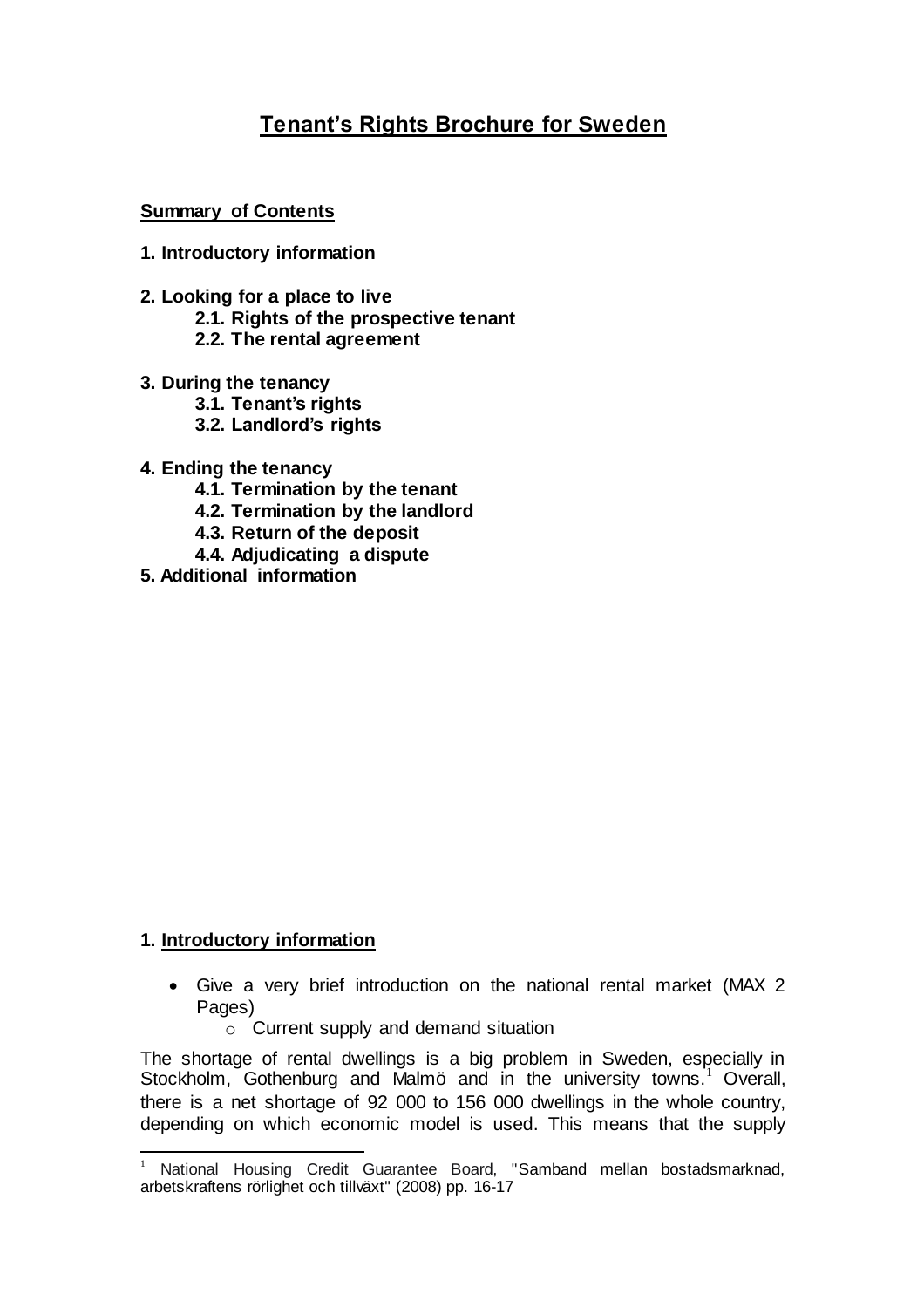needs to increase by between 102 000 and 163 000 homes where there are shortages, and reduced by 7 000 to 10 000 homes in the regions where there is a surplus.<sup>2</sup> Almost half of the municipalities in Sweden  $(43\%)$  indicate that they have a shortage of housing. $3$ 

> o Main current problems of the national rental market from the perspective of tenants

It is quite difficult to find a rental apartment without years and years in a housing queue in most bigger cities in Sweden, at least in the inner-city areas. This has created problems with swindlers advertising apartments and asking for deposit or rent in advance, as well as a black market of tenacies being sold although it is illegal to do so.

Tenants must also be aware that there are rogue landlords who will try to circumvent the legal rules and offer the tenant a sublease contract only. This is often arranged by the use of a front man, such as a separate company or a relative, which in turn will sublet to the tenant.

The tenancy legislation in Sweden is quite difficult to interpret, even for lawyers, and it is difficult to understand the legal rules on protected tenancy, period of notice etc., especially for people without legal knowledge.

- o Significance of different forms of rental tenure
	- Private renting
	- "Housing with a public task" (e.g. dwellings offered by housing associations, public bodies etc)

In Sweden, rental tenures with and without a public task are not distinguished. Sweden has by definition no social housing. But about half of the rental sector is owned by municipally owned housing companies, whose goal is to provide housing for all, regardless of gender, age, origin or incomes. After time on a waiting list, the dwellings are allocated. There is no upper income limit for potential tenants to avoid stigmatisation, and as long as tenants afford the rent, no lower income limit. Some tenants will need a housing allowance to be able to pay the rent.

> o Some general recommendations to foreigners on how to find a rental home (including any specificities with respect to the position of foreigners on the national rental market)

How to find a rental home differs from municipality to municipality, since some have house allocation boards and some do not. Some allocation boards supplies dwellings from both private and municipal landlords, such as Boplats Syd in Malmö and the Housing Authority of Stockholm (Stockholm stads bostadsförmedling). It costs around 25  $\epsilon$  per year to be a part of the waiting list. Many private landlords have their own queues, which one can sign up for on their webpages or by calling them.

In areas where there is a severe housing shortage, as in Stockholm, it might not be possible to find an rental apartment to rent for oneself to start with.

 2 http://www.boverket.se/Om-Boverket/Nyhetsarkiv/Vad-ar-bostadsbrist/

<sup>&</sup>lt;sup>3</sup> http://www.dn.se/ekonomi/stor-bostadsbrist-i-sverige/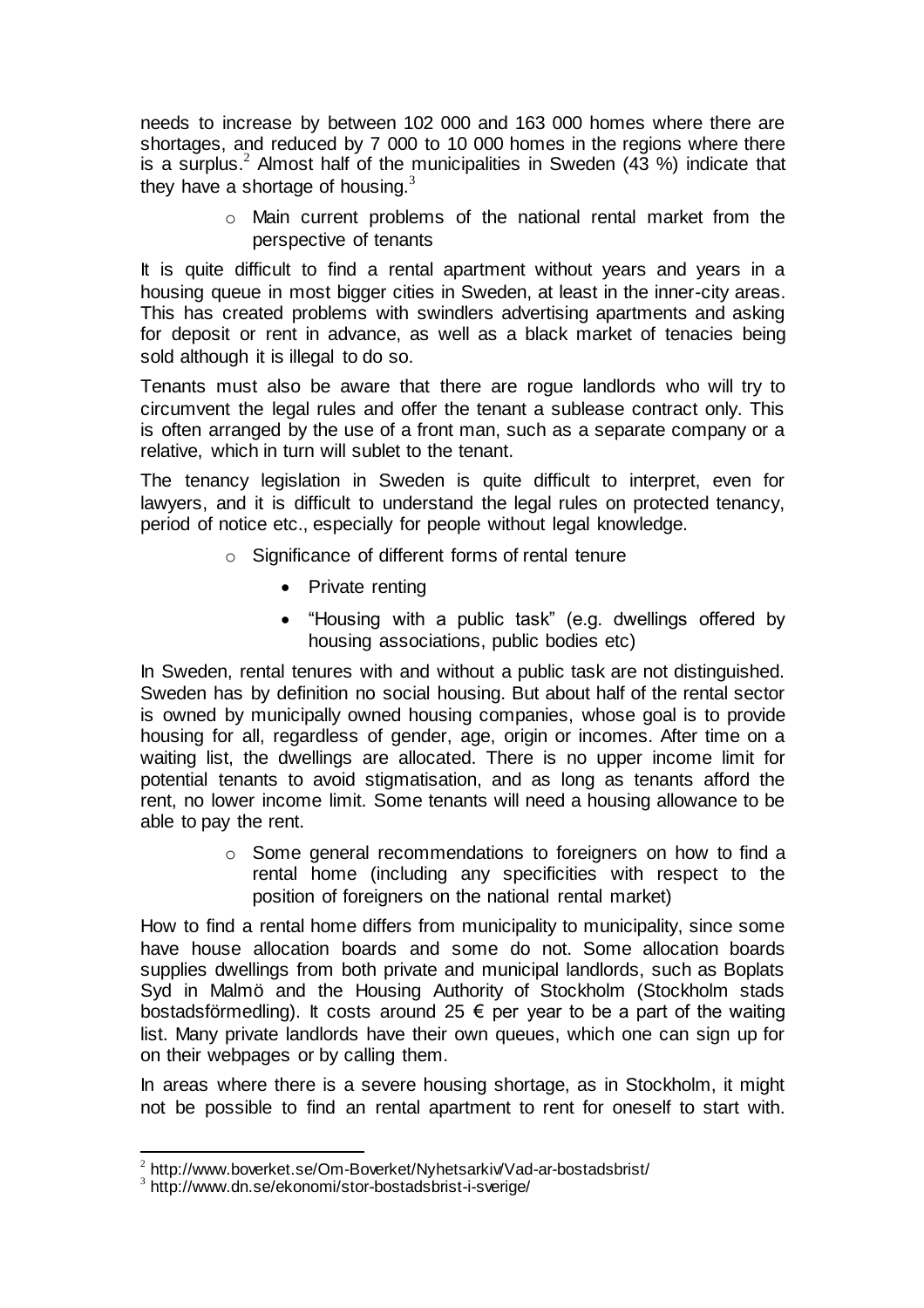Some alternatives might be subletting, renting a room or living with others in these cases.

- o Main problems and "traps" (circa 5) in tenancy law from the perspective of tenants
- 1. Look out for swindlers, especially on "Blocket" (www.blocket.se)

2. Make sure that the tenant who is subletting his or her apartment has a permission from the landlord or from the board of the co-operative housing association - otherwise the tenant runs the risk of forfeiting the tenancy or the co-operative apartment and then the subtenant must move, too

3. Try to check if a landlord is on the Union of Tenants black list of landlords then it might be a good idea to stay away

4. Always ask for a tenancy agreement in writing, even though an oral contract is binding it is much easier to have everything agreed in writing in case of a conflict

5. Be aware that even a quite short delay of rent might forfeit the tenancy pay the rent in time. (The tenant has a chance of recovering the tenancy by paying the rent within three weeks. This period of time starts when he is served with a notice explaining how he may recover it and a notice is sent to the social welfare committe in the munipality where the apartment is located. If the tenant does not pay on time, he will be evicted.)

 Compile a very brief section of "*Important legal terms related to tenancy law*" by quoting their original in the national language (MAX 1 Page; if relevant, e.g. for States using Cyrillic characters, please add a transliterated Latin character version of these terms)

#### **Important legal terms related to tenancy law**

| hyresgäst             | tenant                       |
|-----------------------|------------------------------|
| hyresvärd             | landlord                     |
| hyresrätt             | tenancy                      |
| hyra                  | rent                         |
| besittningsskydd      | protected tenancy            |
| inneboende            | lodger/live-in               |
| förhandlingsklausul   | bargaining clause            |
| uppsägningstid        | period of notice             |
| hyresnämnden          | rent tribunal                |
| hyresgästföreningen   | Swedish Union of<br>Tenants  |
| Kronofogdemyndigheten | <b>Enforcement Authority</b> |
| fullmakt              | power of attorney            |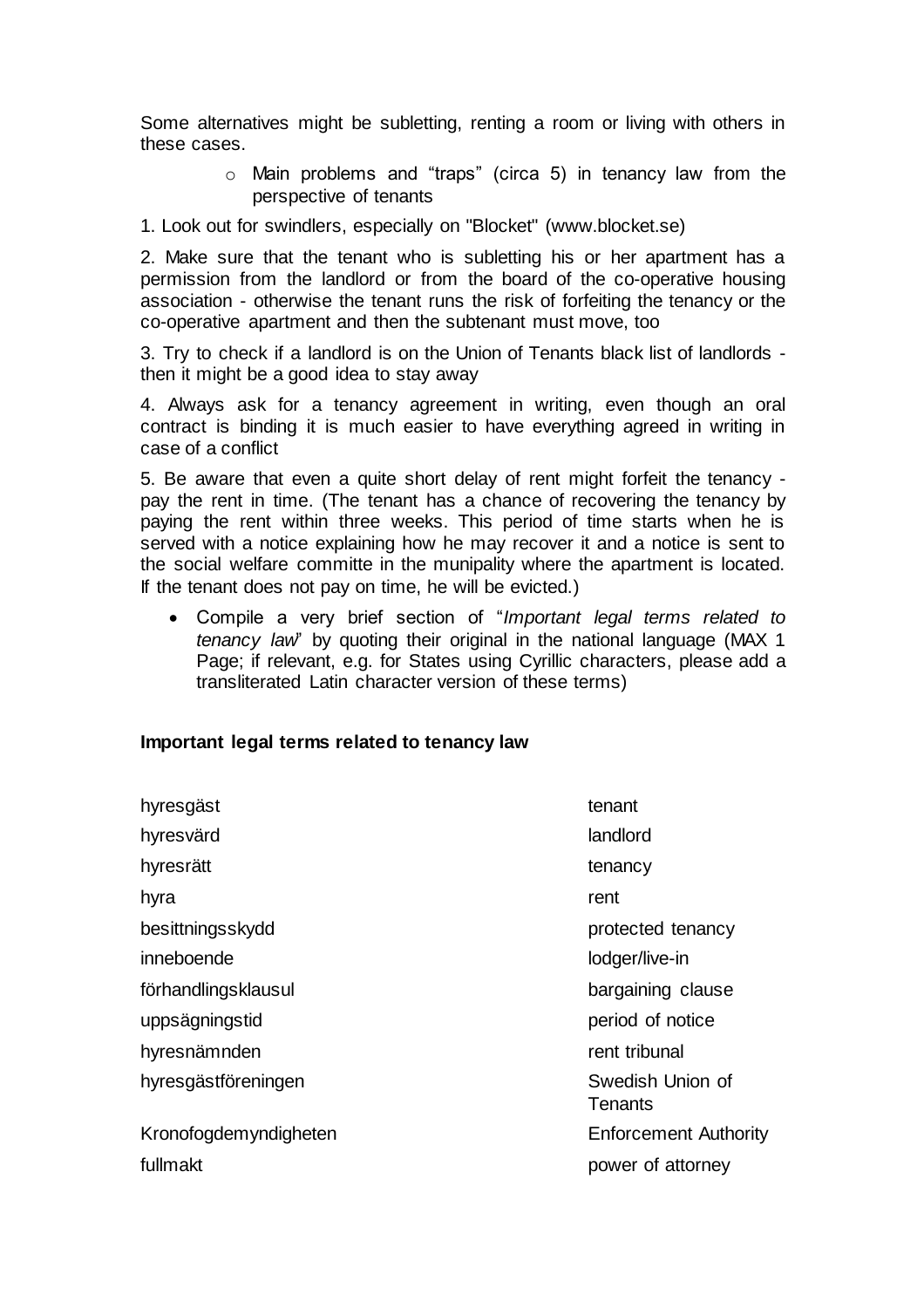andrahandsuthyrning sub-letting sub-letting tingsrätt district court tvistemål **civil case** deposition deposition deposition deposition deposition deposition of the state of the state of the state of the state of the state of the state of the state of the state of the state of the state of the state of the state

bostadsrätt co-operative apartment stämningsansökan application for a summons

#### **2. Looking for a place to live**

#### **2.1. Rights of the prospective tenant**

 What bases for discrimination in the selection of tenants are allowed/prohibited? What about, for example, status as a foreigner, student, unmarried partner, or person with a short-term work contract?

A landlord is free to choose whomever he wants as a tenant as long as it can not be considered discriminatory in any way. However, if a landlord exposes for example a prospective tenant for discriminatory behavior in conflict with the Discrimination Act (diskrimineringslagen)<sup>4</sup>, the tenant can report it to the Equality Ombudsman (Diskrimineringsombudsmannen).<sup>5</sup>

 What kinds of questions by the landlord are allowed (e.g. on sexual orientation, intention to have children etc)? If a prohibited question is asked, does the tenant have the right to lie?

Questions on sexual orientation etc. are not prohibited per se but can be considered as evidence towards a discriminatory act if the prospective tenant does not get the contract.

• Is a "reservation fee" usual and legal (i.e. money charged by the landlord to allow the prospective tenant to participate in the selection process)?

No, such fees are not usual and not legal.

 What kinds of checks on the personal and financial status of the tenant are usual and legal (e.g. the landlord requiring an independent credit report)?

Most landlords will do a credit report before entering into a contract, ask for a birth certificate, a certificate of employment and references from previous accommodations. If a tenant does not have a fixed income, many landlords will require a guarantor or charge a deposit. It is usual and legal.

• What is the role of estate agents in assisting the tenant in the search

l SFS 2008:567

 $5$  The Equality Ombudsman (DO) is a government agency that seeks to combat discrimination and promote equal rights and opportunities for everyone, and primarily concerned with ensuring compliances with the Discrimination Act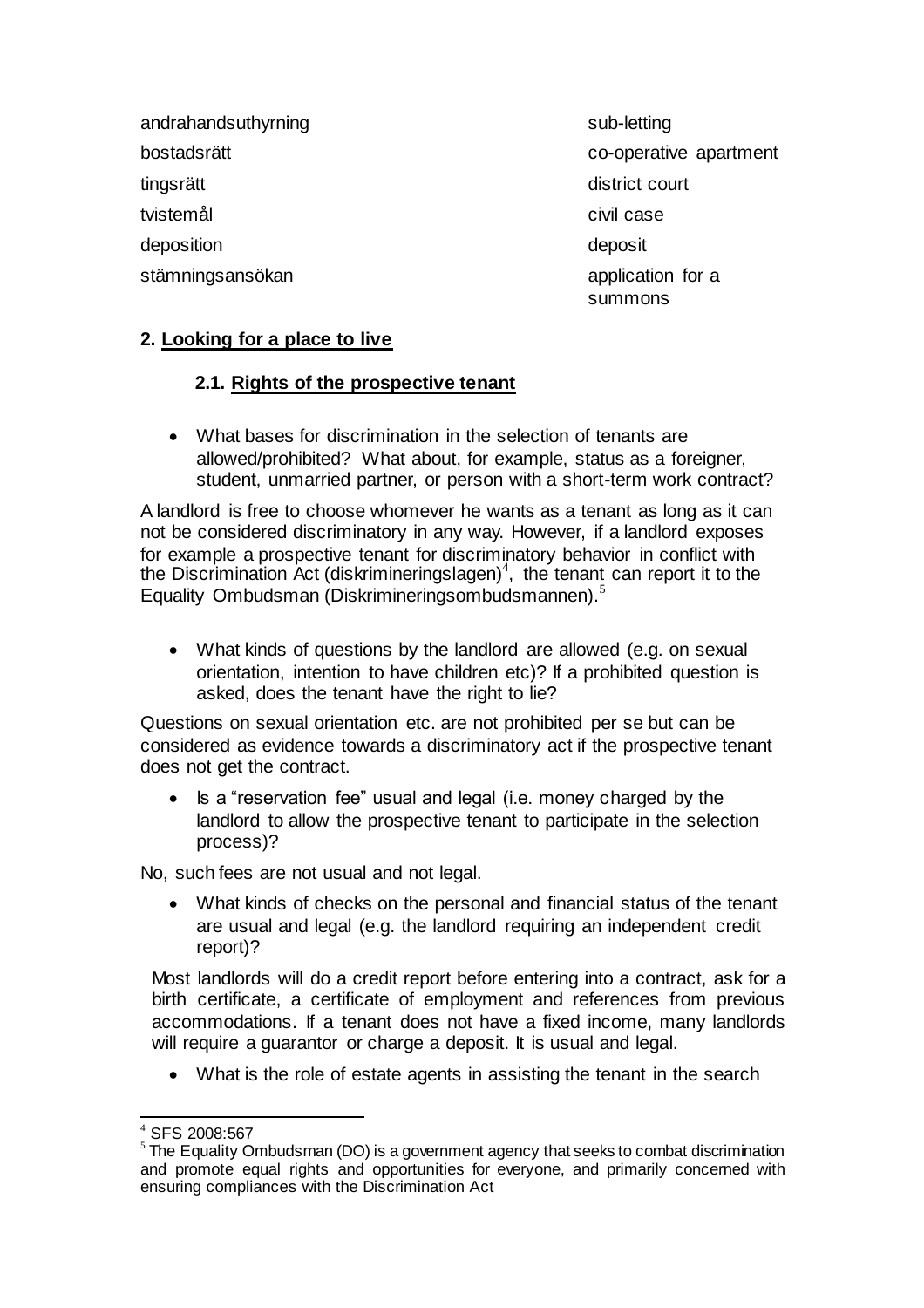for housing? Are there other bodies or institutions assisting the tenant in the search for housing?

Estate agents work mainly with purchase and sale of property, but might in rare cases help a property owner letting his item if he's having problems getting it sold.<sup>6</sup> Estate agents are generally not necessary for rented accommodation because of the housing shortage - a landlord setting legal rents will have a series of potential tenants to choose from.

In some municipalities there are allocation boards which may help tenants in the search for housing. If the tenant is in Sweden to study, he or she might be able to get help from the university or the student union.

 Are there any accessible "blacklists" (or equivalent mechanisms) of bad landlords/tenants? Is there a system for rating and labelling preferred landlords/tenants?

A tenant can check the blacklist of landlords which is developed by the Swedish Union of Tenants and published in their magazine. All landlords who receives a decision on an remedial injunction or compulsory management as provided in the Housing Management Act against them ends up on the list.

Many landlords most likely have some sort of list of tenants quilty of misconduct but it must be in writing and shared from person to person in order not to be in conflict with the Personal Data Act.

No, there is no such ranking system.

l

#### **2.2. The rental agreement**

 What are the requirements for a valid conclusion of a rental contract (is written form necessary; is registration necessary and if yes, what kinds of fees apply lawfully)?

Written form is not necessary, a contract may also be oral. No registration is necessary and no fees apply.

- What is the mandatory content of a contract?
	- o Which data and information must be contained in a contract?
	- o Duration: open-ended vs. time limited contracts (if legal, under what conditions?)
	- o Which indications regarding the rent payment must be contained in the contract?

None of the above are mandatory contents of a contract, since it also can be oral. If the parties do not agree on a period of notice for example, the statutory provision of three months will apply. If they do not agree on a duration of the contract, it will be counted as an open-ended contract according to the Tenancy Act.

 $6$  An estate agent will either have a real estate license or a housing allocation license. I know of no instance where an agent have both.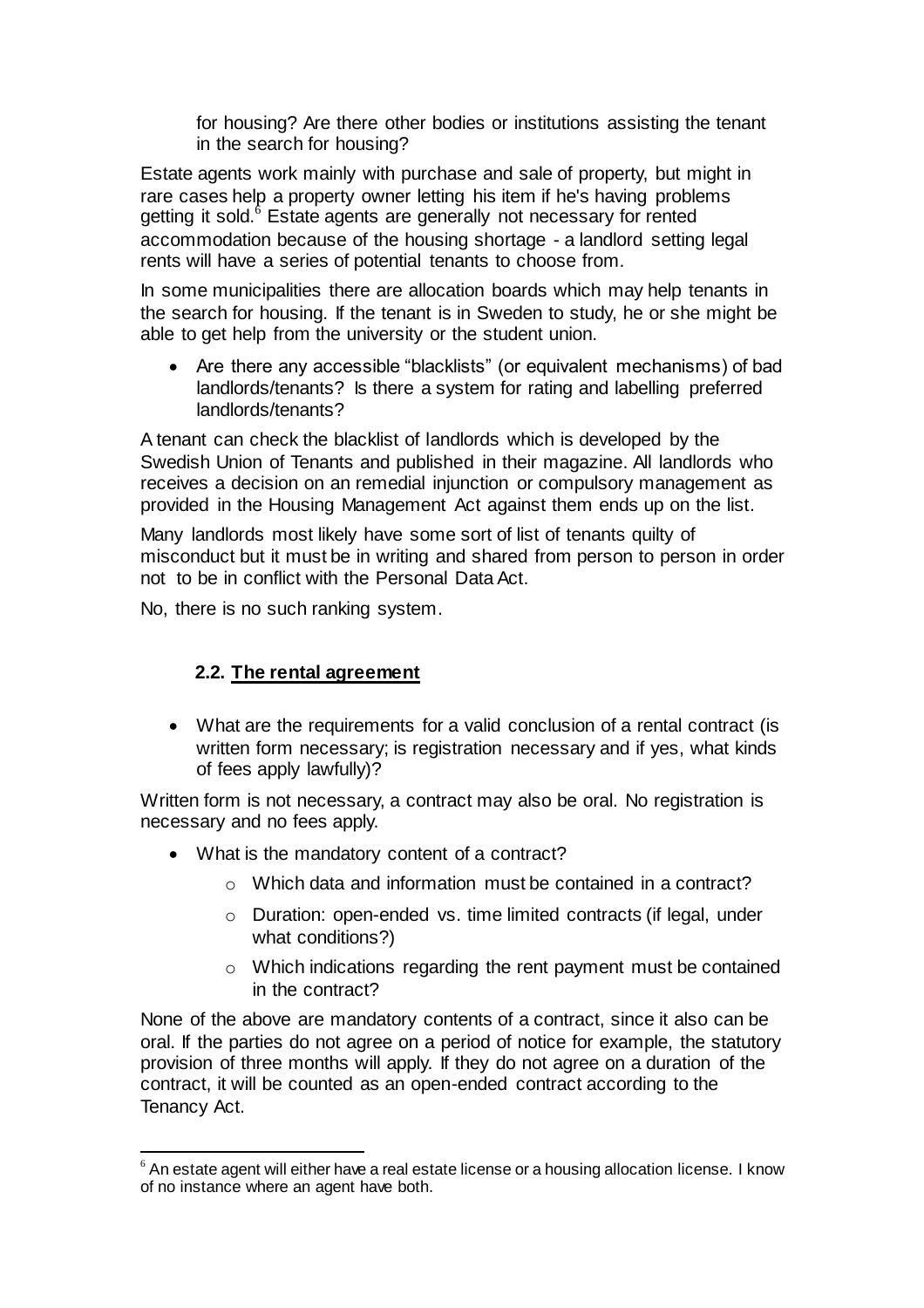- Repairs, furnishings, and other usual content of importance to tenant
	- $\circ$  Is it legal for the landlord to shift the costs for certain kinds of repairs (if yes, which?) to the tenant?

No, it is the landlord who handles the repairs and furnishings. The above said does not apply, however, if an agreement has been made to the contrary and the tenancy agreement refers to a single-family dwelling or a holiday cottage, or the tenancy agreement includes a bargaining clause and the derogatory provisions have been included in a bargained agreement.<sup>7</sup>

If the rented property is a single family home or a holiday cottage, the parties may agree that the tenant will be responsible for maintenance. Through a collective bargaining agreement it can be determined that the mandatory rule of the landlord's obligation to do customary repair shall not apply. The idea is that a residential tenant who is being offered repair is able to abstain it, and in return be able to get lower rent or a rebate. This is called tenant-controlled apartment maintenance and is quite common among the municipal housing companies.<sup>8</sup>

> o Is the landlord or the tenant expected to provide furnishings and/or major appliances?

The landlord is expected and required to provide major appliances. The tenant provide furnishings unless the contract says otherwise (which is not uncommon).

> o Is the tenant advised to have an inventory made so as to avoid future liability for losses and deteriorations (especially in the case of a furnished dwelling)?

Yes, it is a good idea.

- o Any other usual contractual clauses of relevance to the tenant
- Parties to the contract
	- o Which persons, though not mentioned in the contact, are allowed to move into the apartment together with the tenant (partner, children etc.)?

According to the Tenancy Act, anyone can move into the apartment together with the tenant, as long as it does not entail detriment to the landlord.<sup>9</sup> Situations that can entail detriment to the landlord are for example when a tenant has too many lodgers and it causes damage to the apartment or it is disturbing to other tenants.

> $\circ$  Is the tenant obligated to occupy the dwelling (i.e. to use as tenant's primary home)?

A tenant who does not use the apartment as his primary residence runs the risk of getting a notice of termination from the landlord. The landlord may

l Section 15

<sup>8</sup> Nils Larsson et al, *Bostadshyresavtal i praktiken,* 2010, pp. 87-88

 $9$  Section 41.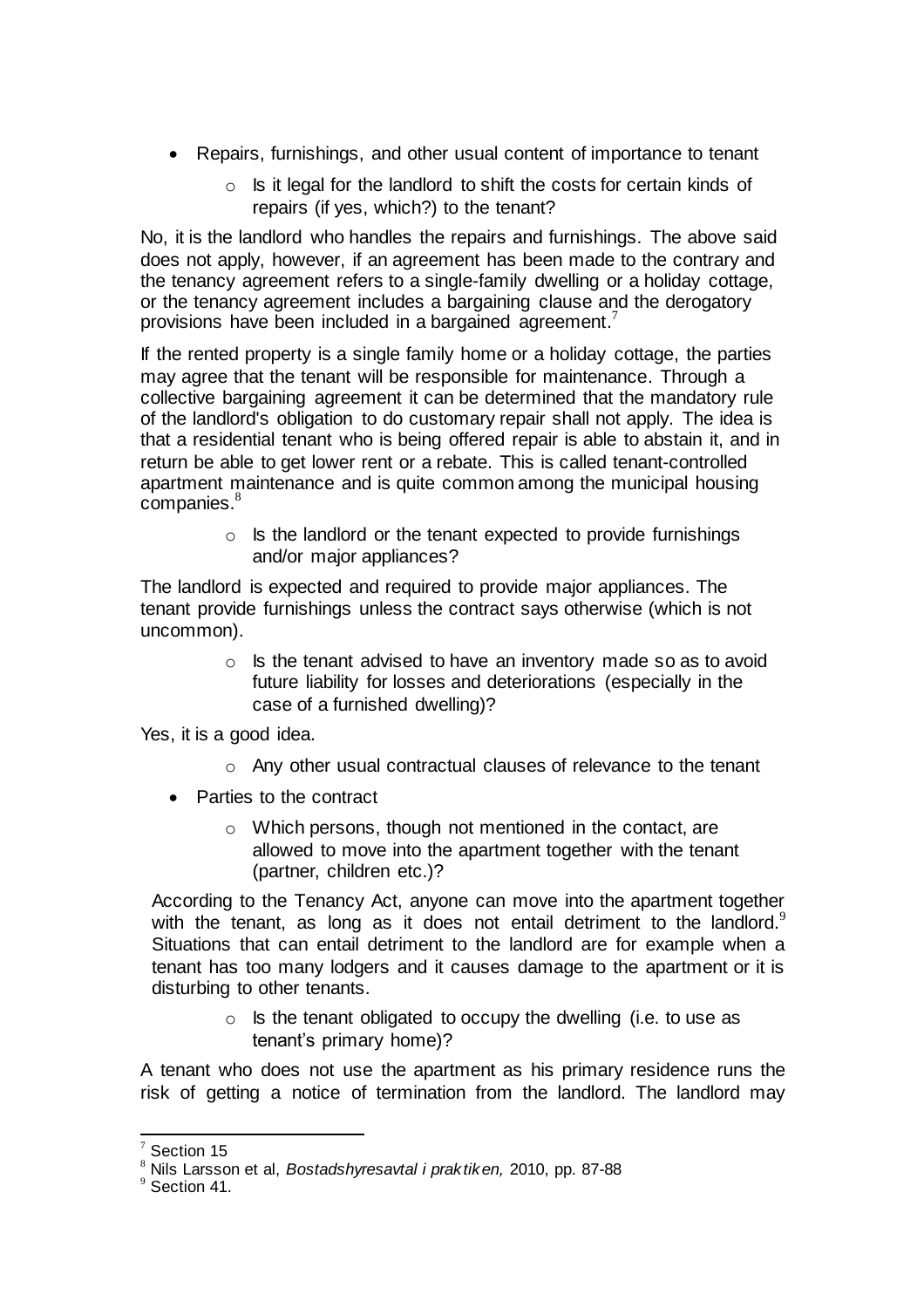claim that the tenant has a lack of need of the dwelling, which makes it easy to find a grount that breaks the protected tenancy according to section 46 paragraph 10 in the Tenancy Act. In such a court matter the rent tribunal must do a weighing of interests between the landlord and the tenant. If the tribunal finds that the tenant uses the apartmants as his or her home he will remain in his apartment. The tenant may argue e.g. that the apartment is a necessary complement to his usual residence and show that he uses the complementary apartment at least 2 - 3 times a week. But if the tenant never has lived in the apartment and he only wants to keep it to eventually be able to switch it to another apartment, or to use it for his children's housing needs in the future, he has no interest worthy of protection.<sup>1</sup>

- o Is a change of parties legal in the following cases?
	- divorce (and equivalents such as separation of nonmarried and same sex couples);

Yes. A divorce can under certain conditions entitle a spouse to be assigned the tenancy. It must be the case of an apartment that is intended to be used as the couple's joint housing, one of the spouses is in most need of the dwelling and it is otherwise reasonable for that spouse to be assigned the dwelling. Who will be assigned the dwelling is not not a question for the tenancy legislation, it is regulated in Chapter 11 section 8-10 in the Marriage Code (äktenskapsbalken).<sup>11</sup> A dispute between the spouses is tried by the district court. If a tenancy has been awarded to one spouse through an estate division or a distribution of an estate, the spouse enters into the stead of the tenant or of the estate of the deceased. This also applies for a surviving spouse who is the sole heir. These types of change of parties does not require consent from either the landlord or from any authority. According to the Tenancy Act<sup>12</sup>, the landlord must accept the spouse as a sole tenant without any examination of the spouse's suitability.

In this matter a registered partnership has the same legal effect as a marriage. However, the Marriage Code became gender neutral on 1st of May 2009, which means that same-sex couples now can marry. And registered partnerships were converted to marriage, thus they do not exist anymore.

Similar rules apply to what in Sweden is called a "sambo", which means a cohabitant. Two people who live together on a permanent basis as a couple and who have a joint household are cohabitants. To count as a cohabitant some criteria must be fulfilled; the cohabitant must live with his/her partner on a permanent basis, it can not be a relationship of short duration.<sup>13</sup> The cohabitant and his/her partner must live together as a couple, in a partnership normally including sexual relations. The cohabitant must share a

l

<sup>10</sup> Nils Larsson et al, *Bostadshyresavtal i praktiken,* 2010, pp. 206-207. If the tenant has no need of the apartment, the landlord need only the weakest of justifications to break the tenancy. Still the landlord need a justification. If both parties have the same interest (zero interest) the the tenant shall win.

SFS 1987:230

 $12$  Section 33.

 $13$  The relationship must have lasted at least six months.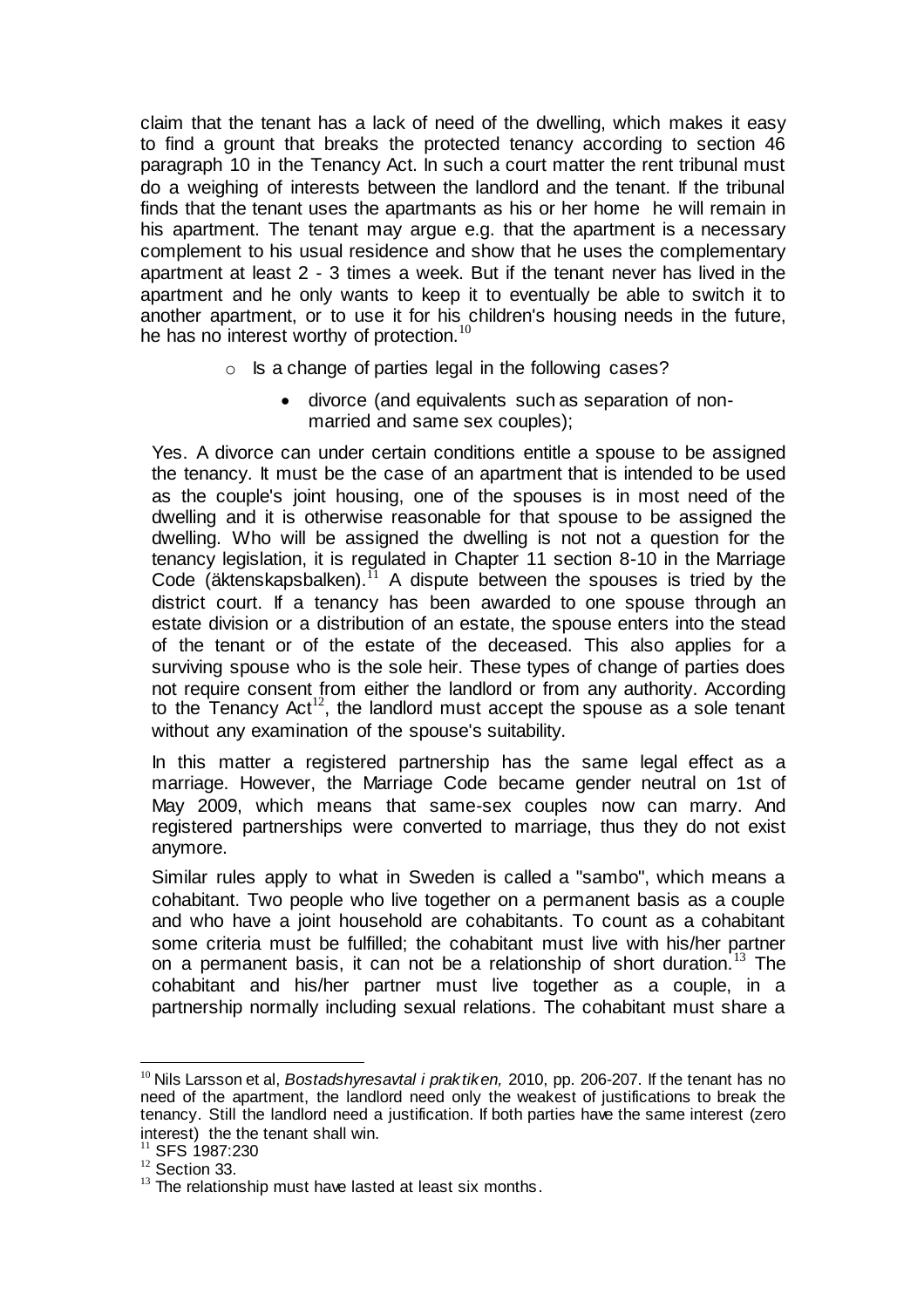household with his/her partner, which means sharing chores and expenses. Whether the cohabitants are of the same sex is of no importance.

There are two possibilities for a cohabitant to take over the tenancy according to the Cohabitees Act. If the dwelling has been acquired for joint use, it can be assigned one of the cohabitants through an estate division.<sup>14</sup> If the dwelling has not been acquired for joint use, it can be assigned one of the cohabitants under section 22 in the Cohabitees Act (sambolagen).<sup>15</sup> This section says that one cohabitant may be entitled to take over the apartment. if he is in most need of the dwelling and such a takeover can be considered reasonable when taking the circumstances in general into account. If the cohabitees do not have or have had children together, this applies only if there are extraordinary reasons for doing so.

If the cohabitants can not agree, the dispute is tried in the district court. When the dwelling has been assigned one of the cohabitants, he or she may enter into the stead of the tenant or of the estate of the deceased.

If a cohabitant can not be assigned the dwelling according to the rules in the Cohabitees Act, he or she may be entitled to the tenancy under section 34 in the Tenancy Act. Section 34 gives a tenant who is not intending to use his dwelling unit the right to transfer it to a person closely connected to the tenant ("närstående" in Swedish). According to the preparatory work this can be a spouse, a child, a parent, a grandparent, a cohabitant, a cousin or another relative. Two friends can never be considered as "närstående".

The person who the dwelling can be transferred to must also permanently live together with the tenant and the rent tribunal must grant permission for the transfer. Such permission shall be granted if the landlord can reasonably be satisfied with the change. The permission can be made conditional. This also applies if the tenant dies during the term of the tenancy and his estate wishes to transfer the tenancy to a relative or some other "closely connected to the tenant who was permanently cohabiting with him.

A spouse or a cohabitant who does not have a share in the tenancy, can have an independent right of prolongation of the agreement if the tenant gives a notice of termination or takes any other measure to bring it to an end or if he or she is otherwise not entitled to prolongation of the agreement. The spouse or the cohabitant, if he or she has his or her home in the unit, is entitled to take over the tenancy and to have the tenancy agreement prolonged for his or her own part, insofar as the landlord can be reasonably satisfied with him or her as a tenant. The aforesaid also applies when the landlord has given notice of cancellation of the tenancy agreement on grounds of forfeiture. If the tenant is deceased, his or her surviving spouse or cohabitee will have the same right if the estate of the deceased is not entitled to prolongation and this has not been occasioned by the surviving spouse or cohabitee.<sup>16</sup>

If the landlord does not wish to consent to a prolongation of the tenancy agreement he shall request the spouse or cohabitee to move no later than

l  $14$  Under section 3-21 in the Cohabitees Act

<sup>15</sup> SFS 2003:376

<sup>&</sup>lt;sup>16</sup> Under section 47 in the Tenancy Act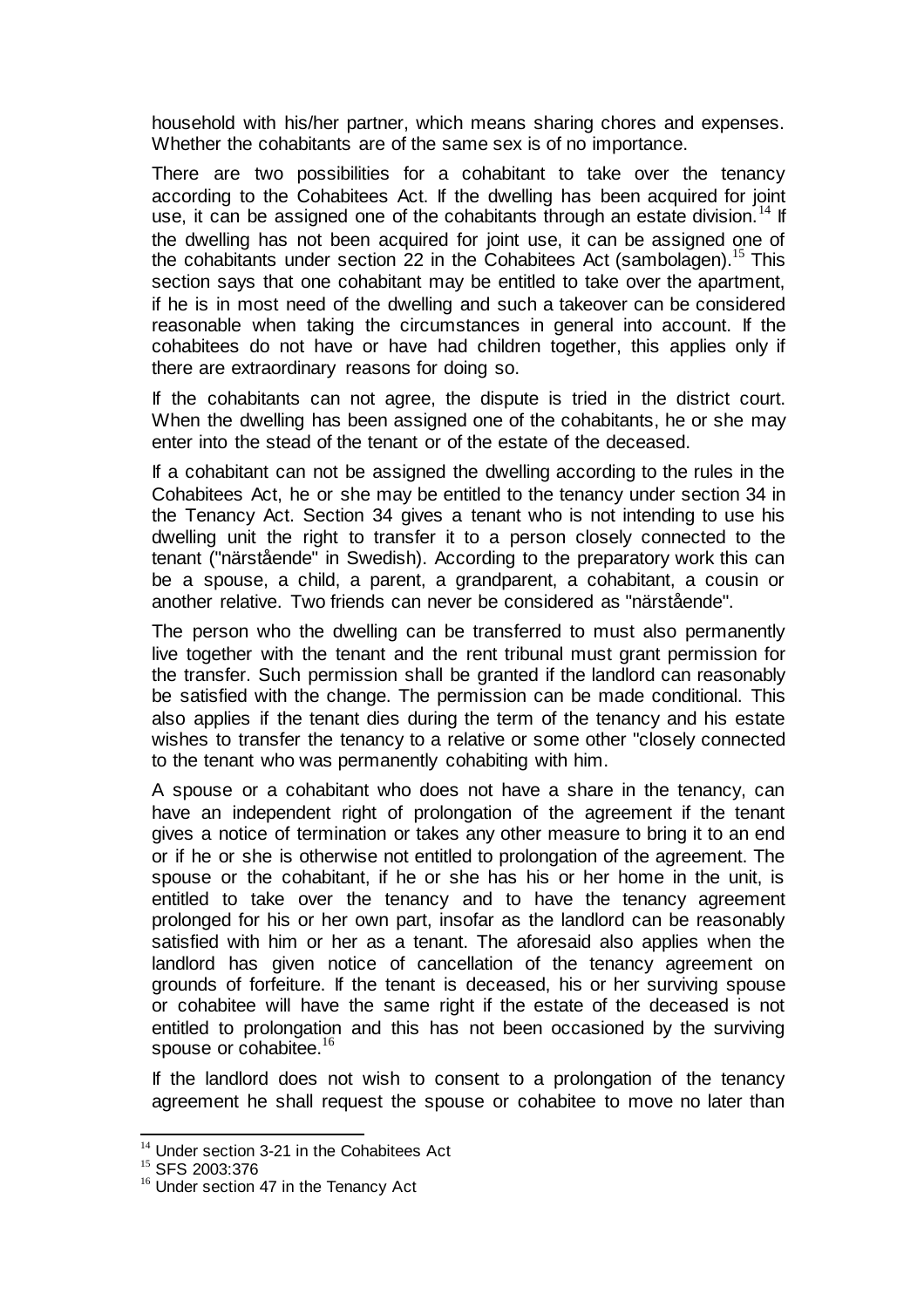one month after the tenancy relation with the tenant ended. Any such request is of no effect unless the landlord, within a month thereafter, refers the dispute to the regional rent tribunal or the person requested moves in any case before the period for referral has expired. If, however, the request has been made more than one month before the expiry of the term of the tenancy, referral can be made until the expiry of the term of the tenancy.

> • apartments shared among students (in particular: may a student moving out be replaced without permission of the landlord);

It is possible to conclude a contract with several persons. These persons then have a joint responsibility to the landlord. However, it is important to note that if either of the persons on the contract gives the landlord a notice of termination the contract becomes void, also in relation to the co-tenants. However, the co-tenants are entitled to have the tenancy agreement prolonged for their own part if the landlord can reasonably be satisfied with them as tenants. $17$ 

• death of tenant;

If a tenant is deceased all right and obligations are taken over by the tenant's estate. The estate is entitled to terminate the contract with one month's notice.  $8$  This also applies for a surviving spouse, cohabitant or a "närstående". If the landlord wants to give the estate a notice of termination, the regular rules on the period of notice apply which usually means three months.

• bankruptcy of the landlord;

If a property is brought to an executive auction on a forced sale, the tenancies shall be notified so that they become included in the list of parties concerned. The property is offered up for bids, first without a proviso concerning the grant and then with the proviso. If the price offered is lower for the property with a proviso and that damages creditors with superior rights, the property is sold without the proviso.<sup>19</sup> But the new owner must give notice of termination of the tenancy agreement within one month of the access. Otherwise, the agreements are valid against the new owner.<sup>20</sup> The landlord must give the tenants a period of notice of three months and then apply to the rent tribunal. In this situation, the trustee is in no better position if he tries to evict the the residential tenants than the original landlord was. The bankruptcy does not make it easier for the trustee. Hence, a tenant with a protected tenancy remains in his apartment. The provisions on terminating agreements are however important with regard to commercial contracts.

If the property is sold with the proviso, the tenancy agreements are valid against the new owner. If, however, the property is assessed as a rental housing unit, residential tenancies for an indefinite period of time which are

l

 $17$  Section 47 of the Tenancy Act

<sup>&</sup>lt;sup>18</sup> Under section 5 in the Tenancy Act

<sup>&</sup>lt;sup>19</sup> Chapter 12 section 39 of the Enforcement Code (utsökningsbalken, SFS 1981:774)

<sup>&</sup>lt;sup>20</sup> Chapter 12 section 46 of the Enforcement Code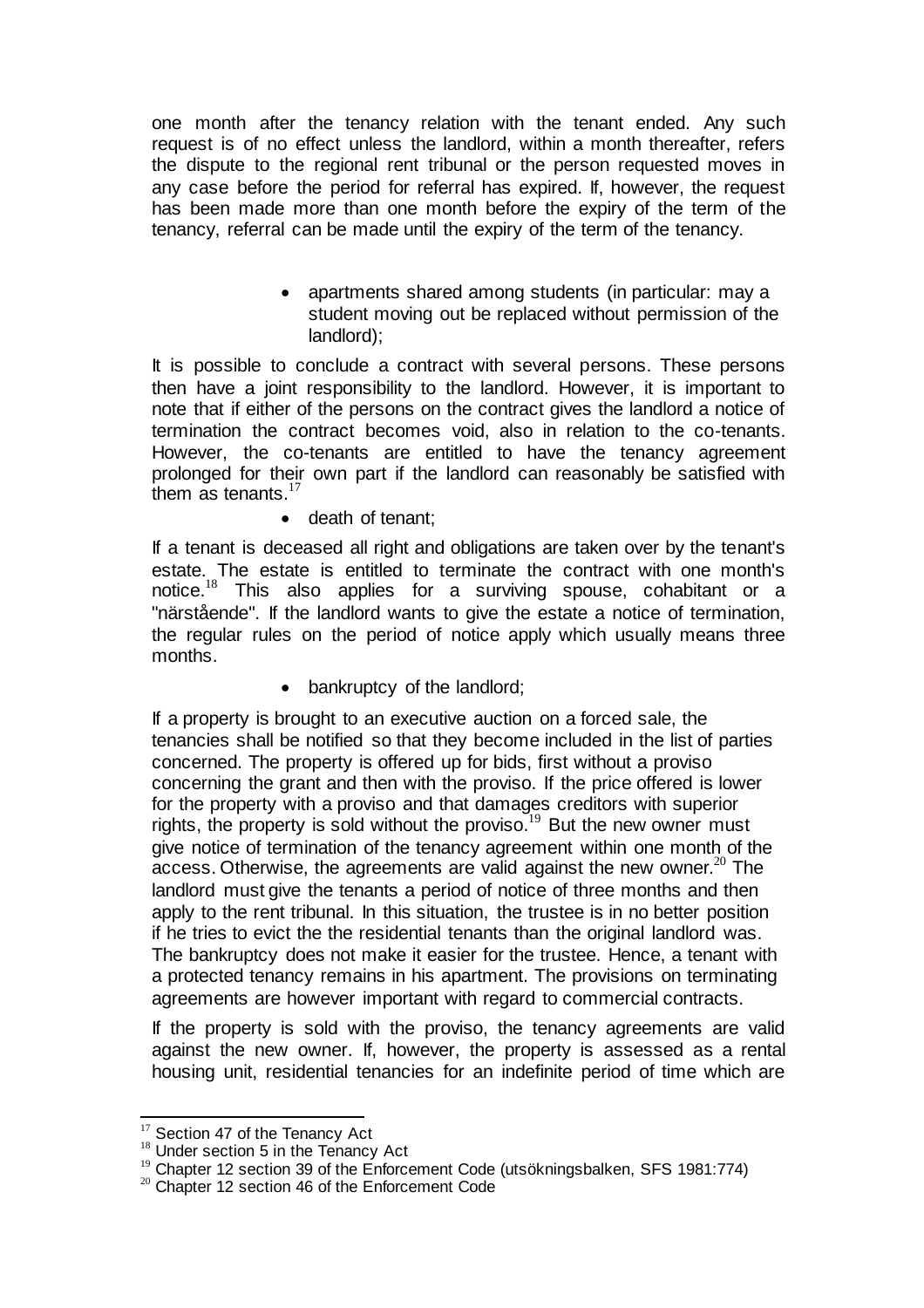based on a written document are always valid against the new owner if the tenant took possession of the dwelling before the executive sale. $^{21}$ 

> o Subletting: Under what conditions is subletting allowed? How can an abuse of subletting (when the tenant is offered not an ordinary tenacy contract but only a sublet contract) be counteracted?

A tenant is normally not allowed to sublet his or hers apartment without prior consent from the landlord.<sup>22</sup> If the tenant still sublets without a permission, and does not take corrective action after being given a reprimand or ask for permission to the sublet without delay, he or she risks to forfeit the tenancy.

If the landlord does not give permission for the subletting the tenant can apply to the rent tribunal. The rent tribunal can give permission under the conditions specified in section 40 in the Tenancy Act. The section states that the tenant must have notable reasons (beaktansvärda skäl) for the grant; age, illness, temporary employment in another locality, special family circumstances or comparable circumstances and the landlord does not have any justifiable reasons to refuse consent.

By special family circumstances means for example when a couple is moving in together as cohabitants and one of them wants to keep his or hers apartment for a period of time to see how it goes. Temporary employment in another locality is equated with temporary studies elsewhere. A tenant can also receive a permission for a longer trip abroad (usually a trip of at least three months). An elderly person who moves to a retirement home has the right to sublet, even if it is unclear whether or not the person will be able to return home.

The permission from the rent tribunal shall be limited to a fixed term and may be combined with provisions. $^{23}$  For example, a tenant usually receives permission for one year when he or she wants to try the life as a cohabitant. When the permission has expired, the tenant can reapply for a new permission from the rent tribunal. Permission is normally given for one year at a time and seldom for more than a total of three years.<sup>24</sup> If the subtenant can reasonably be accepted as as a tenant the landlord usually do not have any justifiable reasons to refuse a permission. The subtenant's solvency normally lack significance because it is the primary tenant that remains liable for the payment of the rent. The decisions from the rent tribunal in these matters can not be appealed.

There are rogue landlords who will try to circumvent the legal rules and offer the tenant a sublet contract only. This is often arranged by the use of a front man, such as a separate company or a relative, which in turn will sublet to the tenant. In these situations the subtenant can have the same right as a primary tenant under certain conditions.<sup>25</sup>

l

 $21$  Chapter 7 section 16

 $22$  A general exception to this rule is found in section 39, which applies when a tenancy leased by a municipality. Such an apartment may be sublet without requiring the consent of the landlord. The landlord shall nevertheless immediately be notified of the sublease.

<sup>23</sup> Nils Larsson et al, *Bostadshyresavtal i praktiken,* 2010, pp. 168-169

<sup>24</sup> Charlotte Andersson, *Lägenhetsbyten och andrahandsuthyrning,* 2008, pp. 51-52

<sup>&</sup>lt;sup>25</sup> Under Chapter 7 section 31 in the Land Code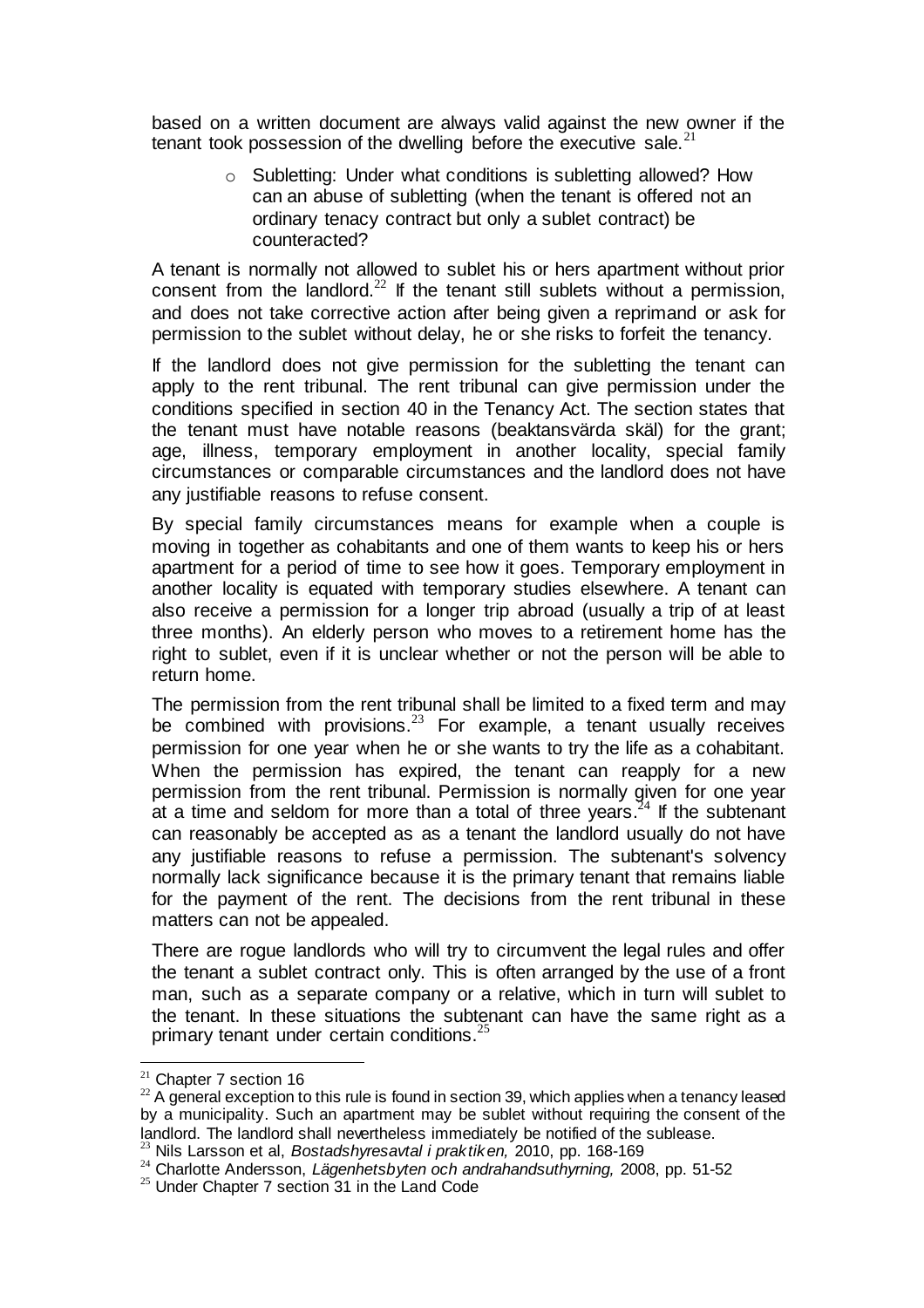The first condition is that there is a community of interest between the property owner and the grantor. It may also be presumed that the legal relation is being used in order to evade a statutory provision which favours a usufructuary when this community of interest is considered along with the circumstances generally. If these conditions are fulfilled, the lessee and the tenant have the same right in relation to the property owner as they would have had if the property owner had granted their right of user. In other words, the subtenant is entitled to a prolongation of the agreement.<sup>26</sup>

> $\circ$  Does the contract bind the new owner in the case of sale of the premises?

If a property is transferred to a new owner it will generally not affect the validity of the tenancy agreements concluded between the former owner and tenants of the transferred property. The new owner will in most cases be bound by the agreements and will become the new landlord. If a written tenancy agreement exists and the tenant has acceded the apartment, the new owner is bound by the agreement according to Chapter 7 section 13 in the Tenancy Act. If there is no written contract or if there is a written contract but the tenant has not acceded the apartment the new owner is bound in the following situations:

- $\bullet$  if the transferor has made a proviso concerning the grant (Chapter 7 section 11)
- **F** if the new owner had or should have had knowledge of the grant at the time of the transfer. (Chapter 7 section 14)
- if the grant does not apply against the new owner under sections 11- 13, the grant shall nontheless remain in force against him if he does not give notice of cancelling the agreement within three months of the transfer. $27$  However, the notice of termination must be examined by the rent tribunal and can only be approved if sections 49 and 46 in the Tenancy Act are fulfilled. Hence, it is quite difficult to terminate a tenancy agreement in these cases.

If the transferor has not made a proviso as referred to in section 11 and, consequently, the grant of a right of user will not apply against the new owner, the transferor shall compensate the holder of a right for the damage he suffers. $28$ 

When it comes to a forced sale of the property on an executive auction, the tenancy shall be notified so that it becomes included in the list of parties concerned. Then the property is offered up for bids, first without a proviso concerning the grant and then with the proviso. If the price offered is lower for the property with a proviso and that damages creditors with superior

 $\overline{a}$  $26$  In NJA 1992 p. 598 a landlord had let an entire floor to her daughter. The daughter divided the floor into two apartments and sublet one of them. When the agreement between the landlord and the daughter expired, the landlord tried to evict the subtenant. The Supreme Court found that the subtenant had a protected tenancy and that he was entitled to a prolongation of the agreement. The landlord and her daughter had a community of interest, they had both tried to make the subtenant move and the landlord had said that she intended to let the apartment to one of her grandchildren.

 $27$  Chapter  $7$  section 14 in the Land Code

<sup>&</sup>lt;sup>28</sup> Chapter 7 section 18 in the Land Code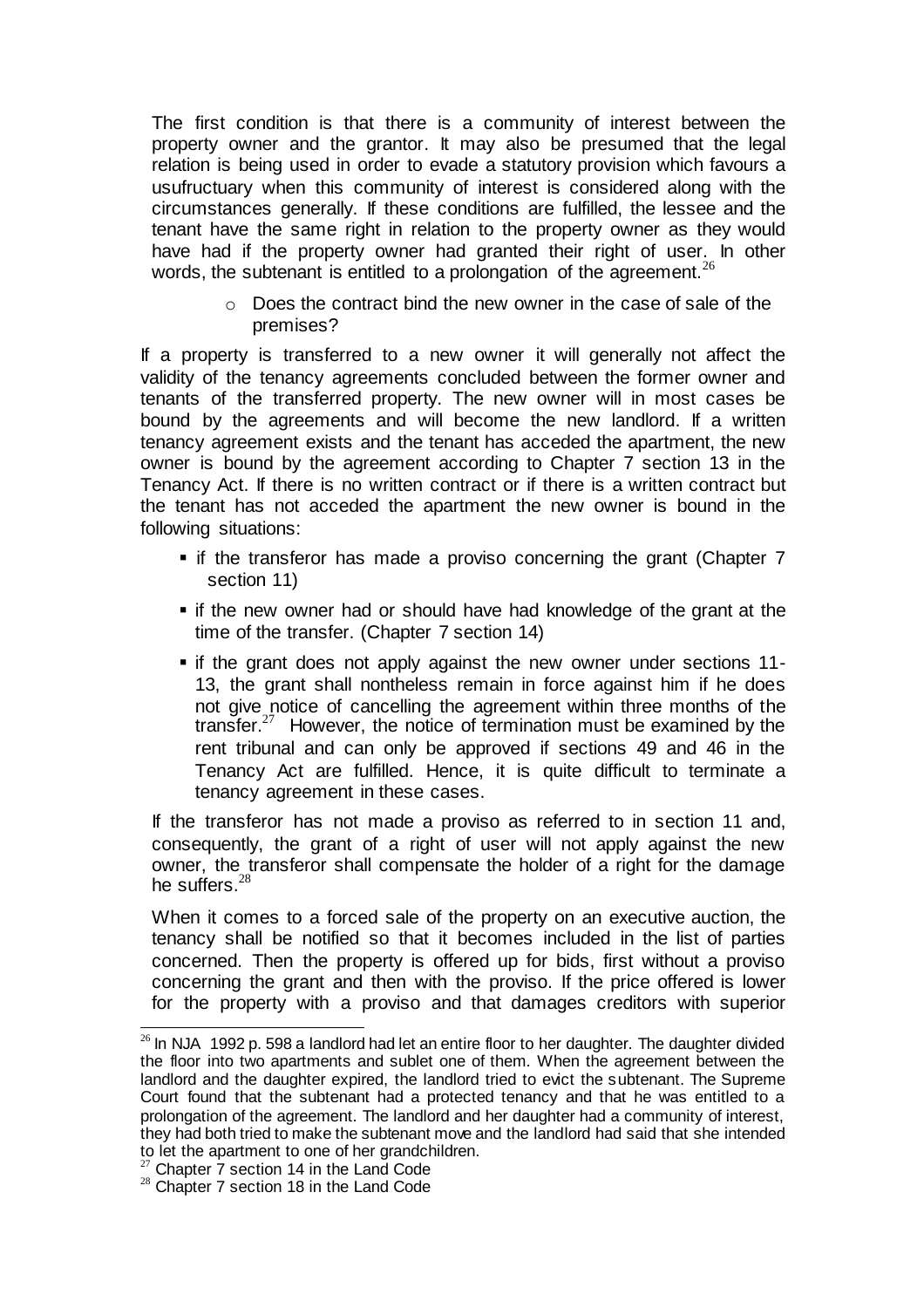rights, the property is sold without the proviso.<sup>29</sup> But the new owner must give notice of termination of the tenancy agreement within one month of the access. Otherwise, the agreements are valid against the new owner.<sup>30</sup> The landlord must give the tenants a period of notice of three months and then apply to the rent tribunal.

- Costs and Utility Charges
	- o What is the relevant legal regulation of utilities (i.e. the supply of water, heating and electricity)? Must the landlord or the tenant conclude the contracts for provision of utilities?
	- o Which utilities may be charged from the tenant by the landlord? What is the standard practice?

The amount of rent shall be determined in the tenancy agreement, or if the agreement contains a bargaining clause, in the bargaining agreement. However, this does not apply to compensation for expenses relating to the supply of heat, hot water or electric current or charges for water and sewerage, if if the tenancy agreement includes a bargaining clause and the basis of payment computation has been established through a bargained agreement or through a decision from the rent tribunal. Or if the unit is situated in a single- or two-family dwelling, or if the cost of the utility is charged to the tenant by individual metering. $3$ 

Usually, regarding apartments in an apartment building, most tenancy agreements have a total rent where the heat and water supply are included in the rent, as well as waste collection. The household electricity is usually charged separately by a separate contract between an electricity supplier and the tenant. The cost of broadband is usually supplied by an external provider and is in addition to the rent. When individuals rent one or two dwelling houses from other individuals they usually conclude contracts directly with the supplier.

> $\circ$  Is the tenant responsible for taxes levied by local municipalities for the provision of public services (e.g. for waste collection or road repair)?

Please see above.

 $\circ$  Is it lawful to shift condominium costs, and if yes, which ones, onto the tenant (e.g. housekeeping costs)?

No.

- Deposits and additional guarantees
	- o What is the usual and lawful amount of a deposit?
	- o How does the landlord have to manage the deposit (e.g. special account; interests owed to the tenant)?
	- o Are additional guarantees or a personal guarantor usual and lawful?

l <sup>29</sup> Chapter 12 section 39 of the Enforcement Code (utsökningsbalken, SFS 1981:774)

<sup>&</sup>lt;sup>30</sup> Chapter 12 section 46 of the Enforcement Code

<sup>&</sup>lt;sup>31</sup> Section 19 of the Tenancy Act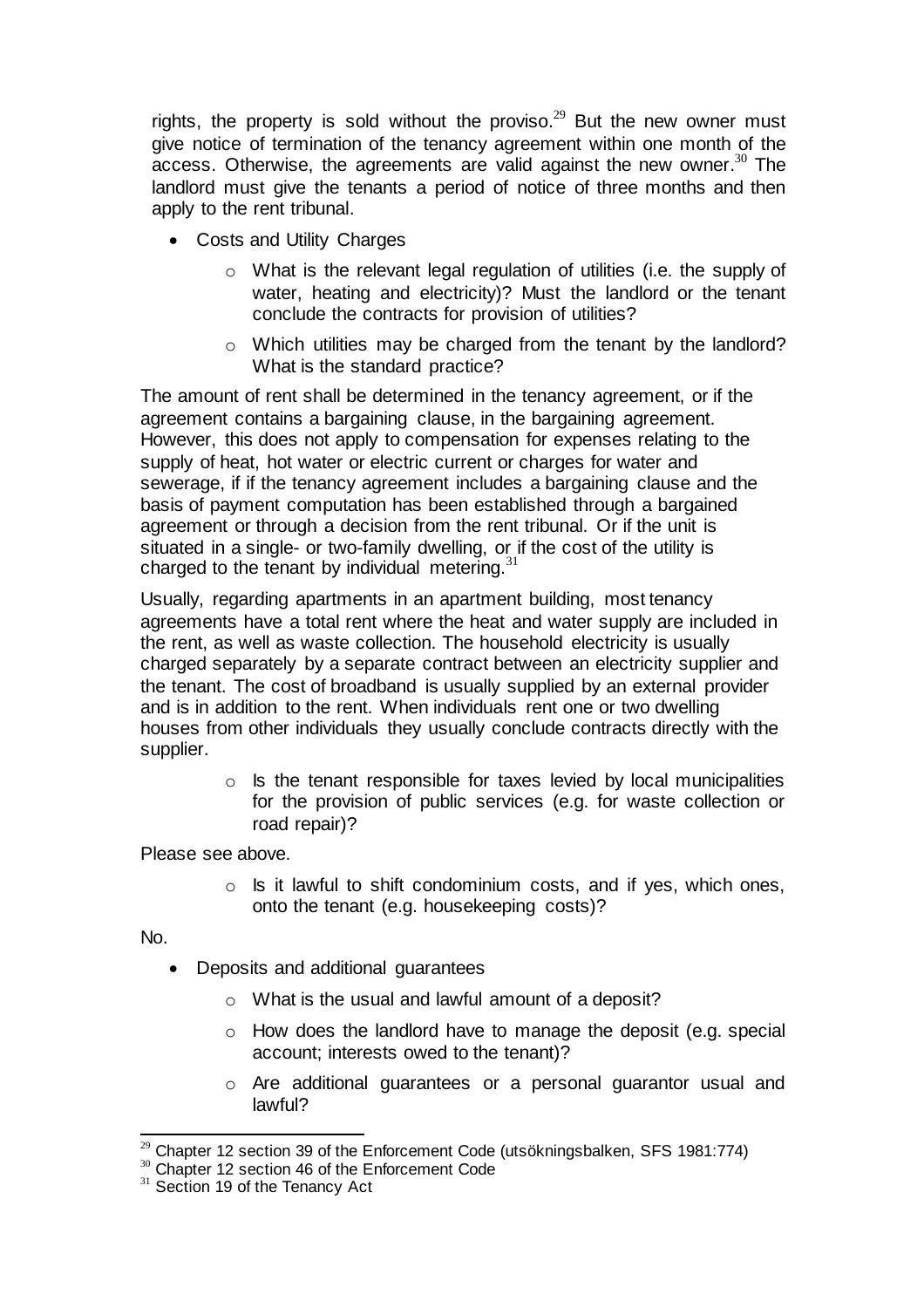o What kinds of expenses are covered by the guarantee/ the guarantor?

There are no rules regarding deposits in the Tenancy Act besides section 28a. This section states that the tenant is entitled to get his deposit back after two years from the date the commitment entered into force (a period of notice of nine months applies). This right can not derogated from by agreement.

The use of deposits is increasing but are not common, usually a deposit is used as a guarantee for future claims due to damage to the apartment or unpaid rents. It is therefore important that the parties agree on what should apply for the deposit. The deposit will usually be paid back when the contract period is over. The rent tribunal can only mediate about a claim for a deposit which has not been repaid, if the tenant wants a decision on the matter he has to apply to the district court.

If a tenant has a requirement of a security in his tenancy agreement, it is possible to get the fairness of the clause tried. If the clause is considered unreasonable, it will be repealed. If a collateralisation deteriorates, it does not give the landlord the right to terminate the contract - the tenant still has a protected tenancy.<sup>32</sup>

As stated above, there is no lawful amount mentioned in the tenancy legislation but the most common amount of deposit is one to three months rent. There are no rules on how the landlord has to manage the deposit as to special accounts etc., and neither on how the landlord is allowed to use to deposit.

#### **3. During the tenancy**

#### **3.1. Tenant's rights**

- Defects and disturbances
	- o Which defects and disturbances are legally relevant (e.g. mould and humidity in the dwelling; exposure to noise e.g. from a building site in front of the dwelling; noisy neighbours; occupation by third parties)?

There is no general definiton of what a defect is under the Swedish tenancy legislation. There is a defect in an apartment when the apartment not is in the condition that the tenant is entitled to claim or if there are impediments in the tenancy. For example, if the apartment is not ready when possession is to be taken, if the apartment is not vacated in time by the party who is to move, or if any of the situations mentioned in section 16 has occured during the rental period. Section 16 states that if the unit is damaged during the term of the tenancy without the tenant being liable for the damage, or if the landlord defaults on his duty of maintenance (regarding wallpapering and painting etc.) or if an impediment or detriment otherwise occurs in the tenancy without any negligence from the tenant, the apartment has a defect.

l <sup>32</sup> Nils Larsson et al, *Bostadshyresavtal i praktiken,* 2010, p. 79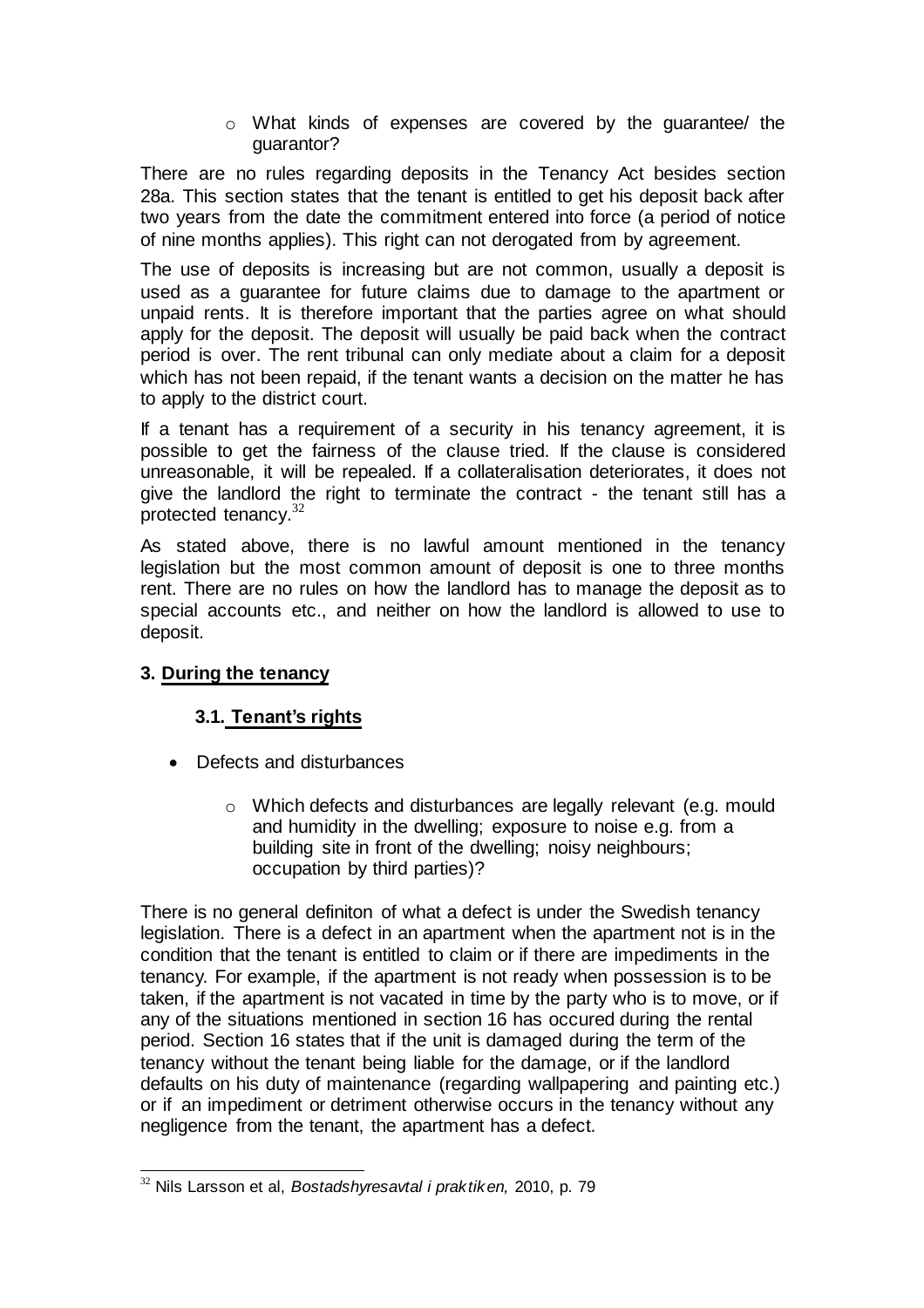Defects in an apartment are usually related to physical defects, such as a stove that does not work. However, a tenant can also suffer inconveniences for many other reasons. There may be a case of lack of water supply or heating supply, poor cleaning of the stairs or disruptive behavior from another tenant. But even impediments and detriments that the landlord has no control over such as noise from a neighboring property principally falls in under the rules of impediments in the tenancy. However, traffic disruptions are normally not considered as impediments.<sup>33</sup>

> o What are the tenant's remedies against the landlord and/or third parties in such situations (e.g. unilateral rent reduction vs. rent reduction to be allowed by court; damages; "right to cure" = the landlord's right to repair the defect; the tenant first repairs the defect and then claims the costs from the landlord)

The sanctions that may be considered by the tenant when a defect occurs in the apartment at the handover or during the rental period are the right to selfhelp, an advance notice of cancellation, rent reduction, damages or a remedial injunction.

If the apartment is not in the condition that the tenant may claim he may remedy the defect at the landlord's expense. A prerequisite is that the landlord neglects to take action as within a reasonable amount of time after he has been told about it. It is enough that the tenant sends a registered letter to the landlord, in order to fulfill his obligation to tell the landlord about the defect. If there is a right to self-help the landlord is required to pay what it cost to remedy the defect. The right to self-help is rarely used nowadays, as an remedial injunction often is more effective.

Has the defect a substantial importance for the tenancy, may the tenant be entitled to an advance notice of cancellation. This applies if the defect cannot be remedied without delay or if the landlord does to take action as soon as possible. A notice of cancellation of the agreement may not be given after the defect has been remedied by the landlord.

Besides the sanctions already mentioned, a tenant can make a reasonable reduction of rent for the time the apartment has defects or there are impediments in the tenancy. The landlord's liability is strict, i.e. the tenant is entitled to an equitable reduction of the rent regardless of who or what caused the defect or if it occurred by accident. The right to a reduction of rent applies even if the landlord has made every effort to eliminate the defect or impediment. However, the defect must be fairly durable. An important exception from this rule is that the parties may agree that the tenant shall not be entitled to a reduced rent for the impediments that can arise when the landlord performs work to put the apartment in the agreed condition, regular maintenance or other work specified in the tenancy agreement. Such a clause is usually a standard term in residential tenancys.

A tenant may also claim compensation for the damage he suffers because of the defect or impediment. The prerequisites for damages is that the landlord through negligence or misconduct caused the tenant damage. The landlord

l <sup>33</sup> Nils Larsson et al, *Bostadshyresavtal i praktiken,* 2010, p. 91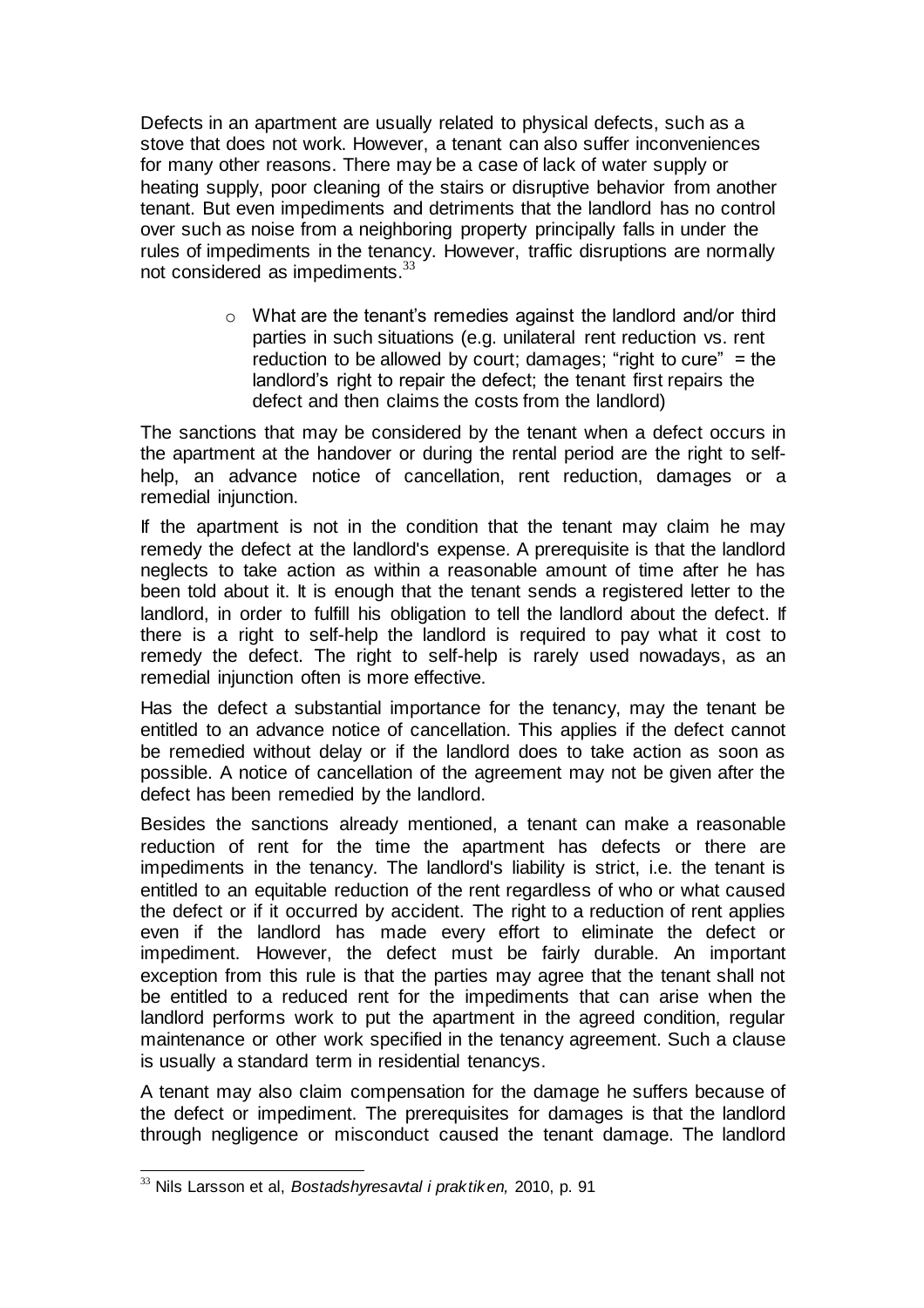can escape liability if he proves that the defect is not due to his negligence or misconduct. Damages include not only personal injuries and damage to property, but also economic loss.

If a defect occurs in a residential apartment, the tenant can apply to the rent trubunal for a remedial injunction. A remedial injunction may be considered when the apartment is damaged, when the landlord fails to do the periodic maintenance or for other reasons which create impediments in the tenancy. It may also be considered when the landlord does not maintain the common areas. When the rent tribunal submits a landlord to remedy a defect the tribunal shall also determine a specific date when action must be taken at the latest. A remedial injunction may be combined with a fine, often when there is reason to assume that the landlord will not follow the injunction. A decision from the rent tribunal on a remedial injunction can be appealed to the Svea Court of Appeal.<sup>34</sup>

- Repairs of the dwelling
	- o Which kinds of repairs is the landlord obliged to carry out?
	- o Does a tenant have the right to make repairs at his own expense and then deduct the repair costs from the rent payment?

The landlord is responsible for all maintenace works and repairs and for keeping the dwelling in such condition that, according to the general view in the locality, it is fully serviceable for the purpose intended. $35$  The landlord shall, at reasonable intervals of time, arrange for papering, painting and other customary repair in the dwelling because of the deterioration of the unit from age and use. What a reasonable interval of time is varies depending on the size of the apartment and how many tenants living there. When it comes to painting and wallpapering the interval has become wider and is now about twelve to fourteen years. It is important to note that the landlord's obligation to repair does not occur simply because a certain amount of time has elapsed since the previous repair, it is also required that the apartment is in need of maintenance.

If the apartment is not in the condition that the tenant may claim he may remedy the defect at the landlord's expense. A prerequisite is that the landlord neglects to take action as within a reasonable amount of time after he has been told about it. It is enough that the tenant sends a registered letter to the landlord, in order to fulfill his obligation to tell the landlord about the defect. If there is a right to self-help the landlord is required to pay what it cost to remedy the defect. The right to self-help is rarely used nowadays, as an remedial injunction often is more effective.

- Alterations of the dwelling
	- o Is the tenant allowed to make other changes to the dwelling?
		- In particular, adaptations for disability (e.g. building an elevator, ensuring access for wheelchairs etc.)
		- Affixing antennas and dishes

l <sup>34</sup> Nils Larsson et al, *Bostadshyresavtal i praktiken,* 2010, pp. 92-98

 $35$  Section 15 in combination with section 9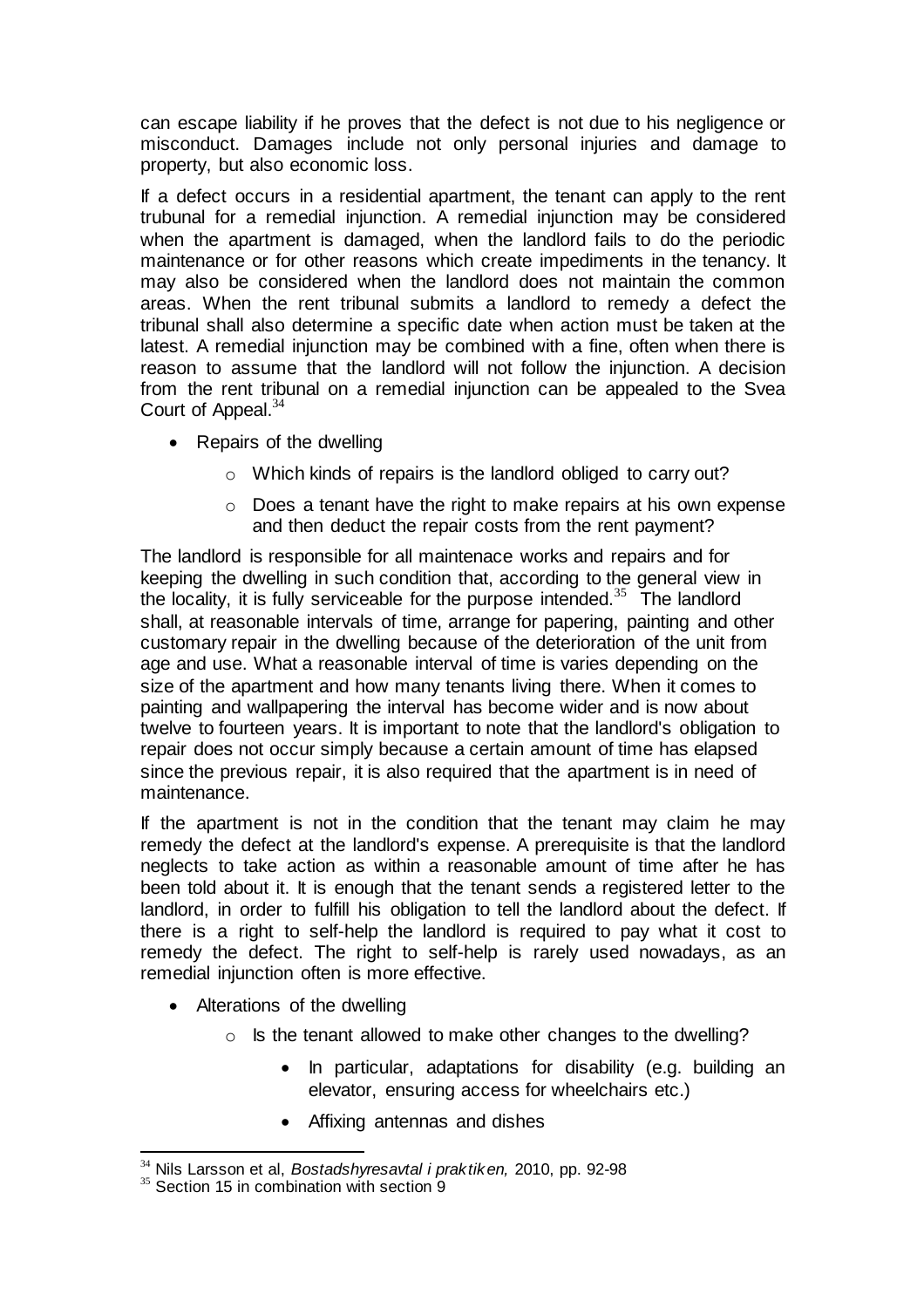Repainting and drilling the walls (to hang pictures etc.)

Yes, a residential tenants are entitled to carry out painting, wallpapering and comparable measures in the dwelling at their own expense. Some examples of comparable measures are installation of blinds, tiling of kitchen and bathrooms, replacement of baseboards, laying of carpeting on a linoleum floor, replacement of interior doors and knobs and set of wooden paneling in the hall and rooms. A residential tenant is also entitled to drill the walls in order to hang pictures etc. In this way, the Swedish tenancy legislation gives a tenant far-reaching possibilities to customize his home to fit his personal taste.

But if the utility value of the apartment is reduced due to the changes made by the tenant, the landlord is entitled to compensation for the damage. However, if the tenancy agreement refers to a single-family dwelling which is not intended to be let permanently or to a cooperative apartment, the parties may agree that this rule shall not apply.<sup>36</sup>

If a person is disabled he might be entitled to a home adaptation allowance for adaptation of the solid features in the dwelling. The landlord must approve of the measures and is free to say no to such adaptations. The tenant is only entitled to make the changes in the apartment that is stated in section 24a, installing a handle to make it easier to get in and out of a bathtube for instance. Landlords may refuse to agree to an adaptation even when a tenant has gotten an allowance and a promise of compensation for removal of the installations. There is no preferential treatment for a disabled person within these rules in the Tenancy Act.

Normally the landlord must approve before a tenant installs an antenna or a dish, since the landlord is responsible for the safety of the property and there is a risk that the antenna or dish will fall down. But the European Court of Human Rights concluded that the eviction of a family with three children from an apartment simply because they would not comply with the landlord's rules on antennas, was not a proportionate measure and therefore was a violation of Article 10 in the ECHR.<sup>37</sup> However, in this case the family had followed the landlord's rules to a certain extent, because they had moved the dish from the outside of the balcony onto the balcony, and fastened it carefully. There is no reason to believe that the rent tribunal and the Svea Court of Appeal would not follow this ruling in future cases.

- Uses of the dwelling
	- o Are the following uses allowed or prohibited?
		- keeping domestic animals
		- producing smells
		- receiving quests over night
		- fixing pamphlets outside
		- small-scale commercial activity

l  $36$  Section 24a

<sup>&</sup>lt;sup>37</sup> Case of Khurshid Mustafa and Tarzibachi v. Sweden, application no. 23883/06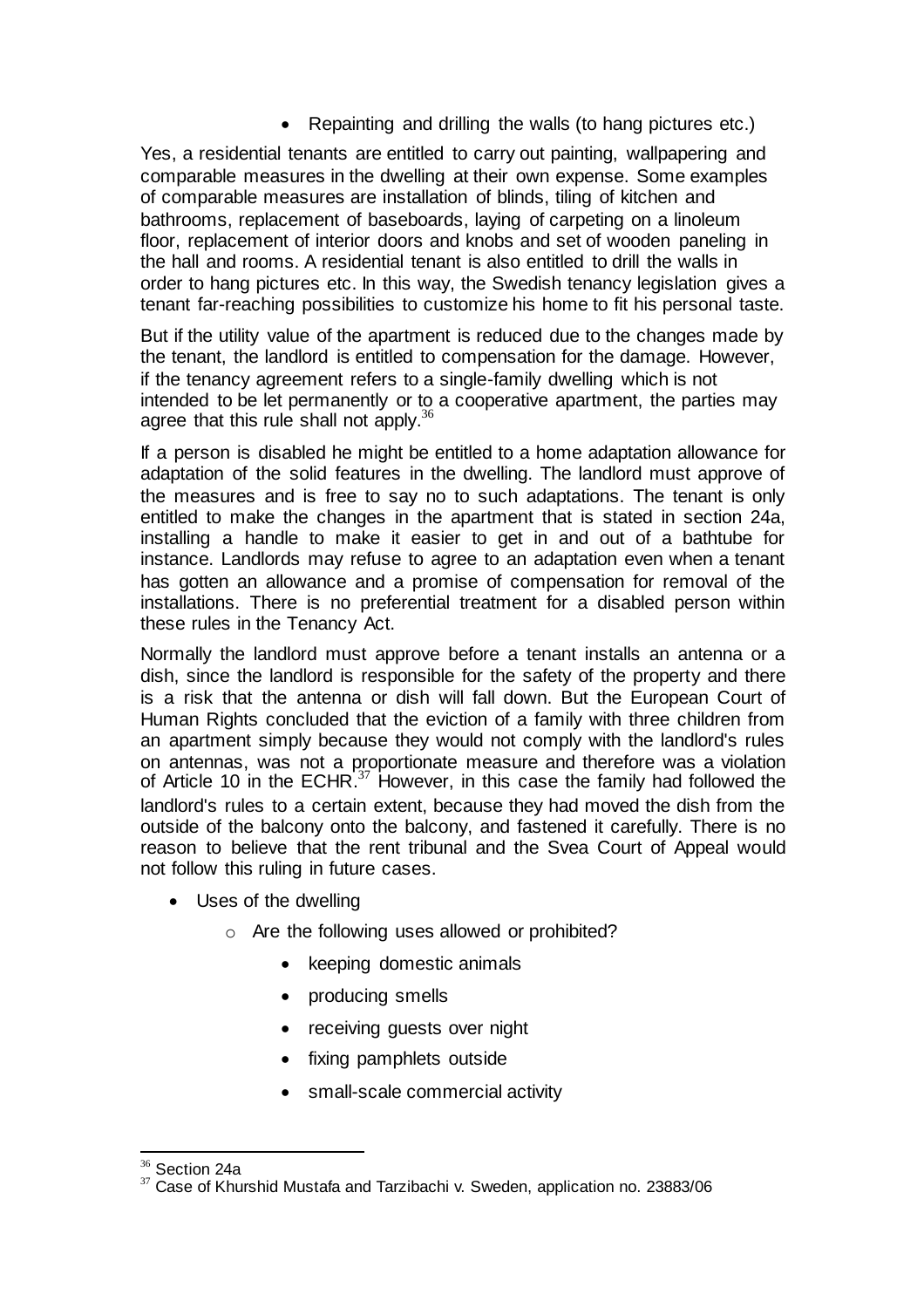Keeping pets, producing smells and receiving guests over night is allowed if it is not disturbing the neighbours or damaging the apartment in any way. A tenant may not fix pamphlets on the message board of the apartment building unless it is allowed by the landlord.

According to section 23 in the Tenancy Act the tenant may not use the apartment for a purpose other than that intended to avoid the risk of forfeiting the tenancy. The landlord, however, may not adduce deviations of no importance to him. $38$  Usually it is stated in the tenancy agreement what the apartment is to be used for; in agreements for residential premises it is stated that the apartment must be used as a dwelling. The tenant is then basically bound by this, if he does not get the the landlord's consent to use the apartment for another purpose. The landlord is responsible that the apartment are not used in a way that causes any inconvenience for the other tenants.

### **3.2. Landlord's rights**

• Is there any form of rent control (restrictions of the rent a landlord may charge)?

Yes, there are restricitions. Rents are set based on the utility value of the apartment and not based on demand.

- Rent and the implementation of rent increases
	- o When is a rent increase legal? In particular:
		- Are there restrictions on how many times the rent may be increased in a certain period?

A rent increase must be negotiated with the Union of Tenants or, if the tenancy agreement lacks a bargaining clause, with the tenants individually. If the parties can not agree, the rent increase must be examined by the rent tribunal.

Six months must have elapsed since the last increase. $^{39}$ 

• Is there a possible cap or ceiling (fixed by statute or jurisprudence) which determines the maximum rent that may be charged lawfully?

The Tenancy Act states that the rent shall be established at a reasonable amount. The rent can not be considered to be reasonable if it is palpably higher than the rent for units of equivalent utility value.<sup>40</sup> (The meaning of the term "palpably" will vary depending on the circumstances, but approximately 2-5 percent).

 $\overline{a}$  $38$  There very are few cases regarding this matter in terms of dwellings. In NJA 1920 p. 581 a lawyer leased a dwelling consisting of six rooms and a kitchen. In two of the rooms he pursued his business and he got about ten visits from clients a day. The landlord argued that the tenancy was forfeited because the tenant did not have permission to manage his business in the apartment, and that there were disadvantages due to the many client visits. But the tenant was not considered to have used the apartment for any other purpose than for residential purposes, and the tenancy was not forfeited.

 $39$  Section 55 d in the Tenancy Act

 $40$  Section 55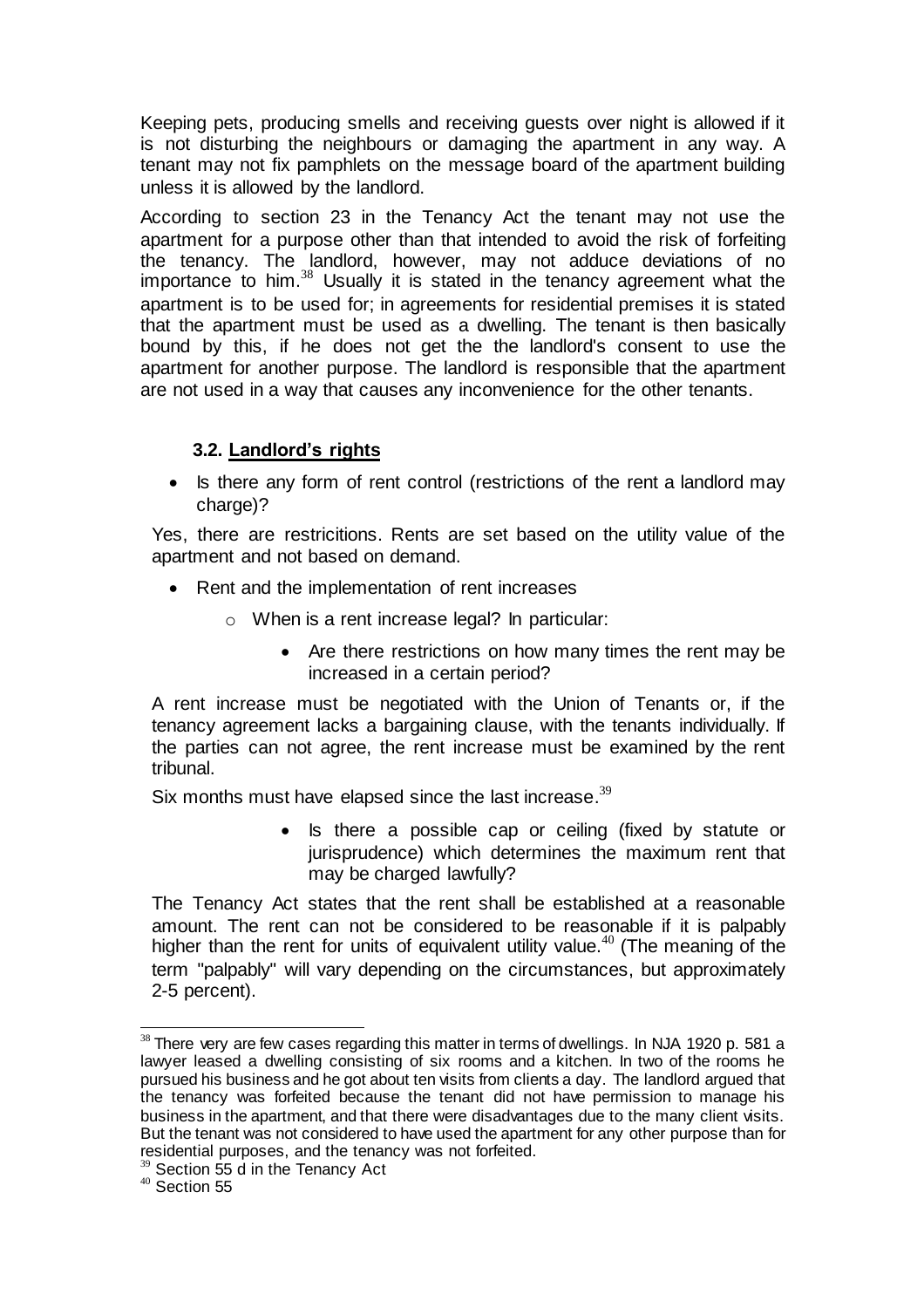o What is the procedure to be followed for rent increases? To what extent can the tenant object to a rent increase?

All rent increases are carried out in the same way and it depends on whether or not the landlord has a principal bargaining agreement with the Swedish Union of tenants and the tenants have a bargaining clause in their tenancy agreements, or if the landlord lacks such an agreement and then has to negotiate the rents with the tenants individually.

A principal bargaining agreement requires the landlord to negotiate rents, terms and conditions of housing with the union. If the landlord is bound by this type of agreement he must send the union a written notice about what new terms he requests. Then the landlord and the union negotiate what conditions that should apply. If they do not agree, an application to the rent tribunal must be made. A tenant is bound by the new negotiated rent or term if there is a bargaining clause in the tenancy agreement regarding this matter, but can apply to the rent tribunal for an amendment of the agreement.

A landlord without an agreement with the union must negotiate the rent with each tenant individually. He shall start by informing the opposite party of what new terms and conditions he requests. If an agreement cannot be reached, he must refer the dispute for a decision by the rent tribunal. The application to the rent tribunal may be made one month after the opposite party has been informed at the earliest (section 54 in the Tenancy Bargaining  $Act$ ).<sup>4</sup>

The tenant may object to the rent increase but it is the rent tribunal which makes the decision.

- Entering the premises and related issues
	- o Under what conditions may the landlord enter the premises?

A tenant disposes the dwelling himself, and the landlord has no right to enter the apartment without the tenant's consent. However, the landlord is entitled to gain access to the unit without respite in order to exercise necessary supervision or carry out improvements which cannot be deferred without damage. The landlord may also have less urgent improvements carried out in the unit which do not cause substantial impediment or detriment in the right of user, if he gives the tenant a notice at least one month in advance. Such works, however, may not be carried out during the last month of the tenancy without the tenant's consent. If the landlord wishes to carry out other work in the unit, such as work which may cause substantial impediment to the right of user, the tenant may give notice of cancellation of the agreement within a week of receiving a notice. When the unit is to let, it is the duty of the tenant to allow it to be shown at a suitable time.  $42$ 

It is for the landlord to prove that the tenant has received a notice of the planned improvements. To simply send a registered letter to the tenant is not appropriate in this case.

> $\circ$  Is the landlord allowed to keep a set of keys to the rented apartment?

l

<sup>41</sup> SFS 1978:304

<sup>&</sup>lt;sup>42</sup> Section 26 in the Tenancy Act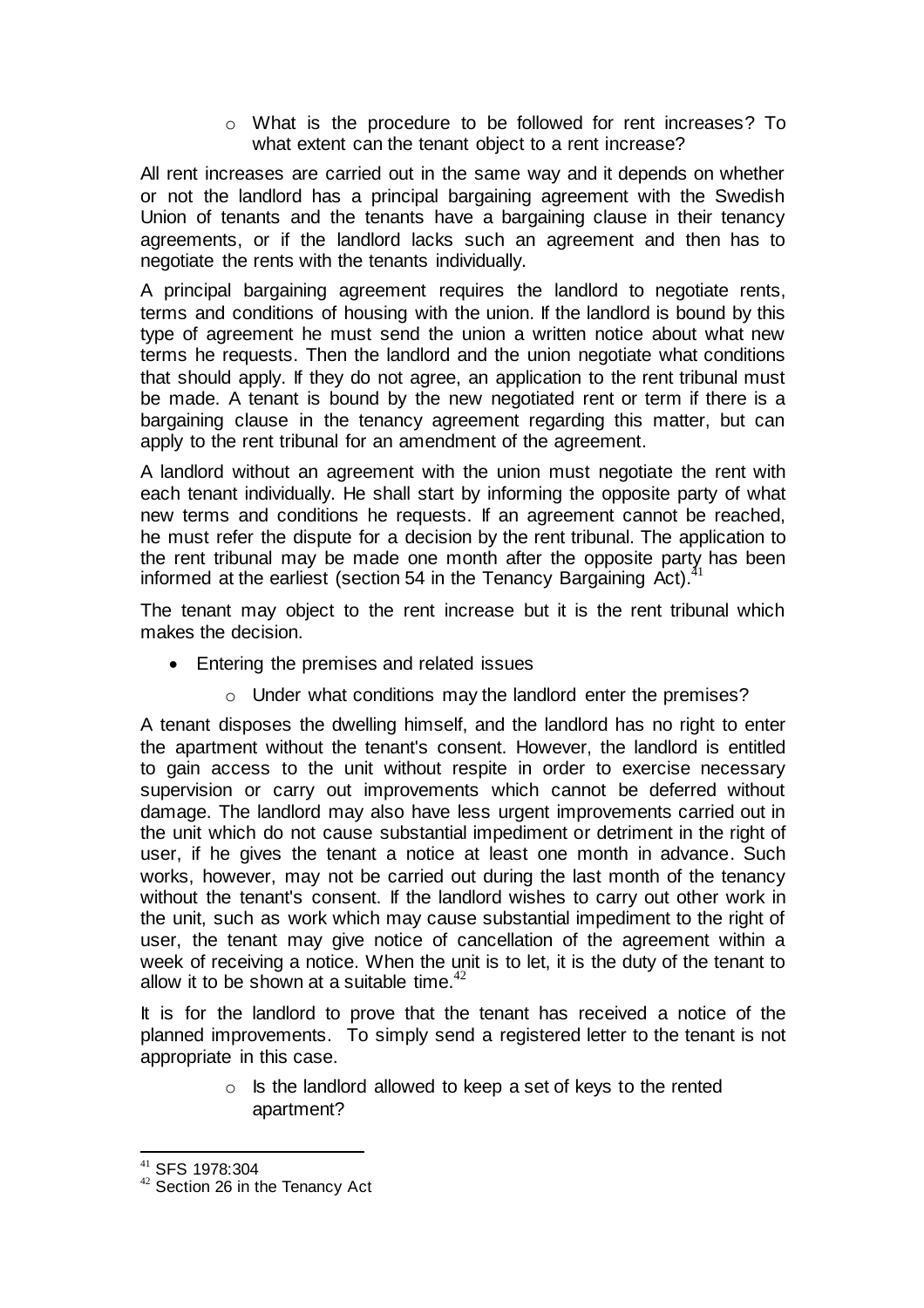Yes, but only if the right to keep extra keys is included in the tenancy agreement. And the keys do not entitle the landlord to enter the premises whenever he likes, he may only enter in the situations mentioned above to avoid the risk of damages. $43$ 

> $\circ$  Can the landlord legally lock a tenant out of the rented premises. e.g. for not paying rent?

No, a landlord can never lawfully lock a tenant out for not paying rent, it would make him guilty of arbitrary conduct. If he locks the tenant out the tenant can turn to the Enforcement Authority which will help the tenant to enter the apartment.

The exception is if the apartment is abandoned, because it entitles the landlord to take it back. $44$  If the apartment is abandoned and the landlord does not know where the tenant is, the tenant can not be served with a message on how to recover the tenancy.

> o Can the landlord legally take or seize a tenant's personal property in the rented dwelling, in particular in the case of rent arrears?

No.

#### **4. Ending the tenancy**

#### **4.1. Termination by the tenant**

 Open ended contract (if existing): under what conditions and in what form may the tenant terminate the tenancy?

A tenant can always give the landlord a notice of termination, even if they have a fixed term agreement. The period of notice is usually three months and the agreement will then expire from the turn of the month occurring immediately after three months from the notice.<sup>45</sup> This applies provided that no other period has been agreed upon. If a period of notice of e.g. one month has been agreed the tenant may choose between the statutory and the agreed period. If the parties have agreed on a period of notice of more than three months, that period applies for the landlord but not for the tenant - he may choose the statutory period of three months instead.<sup>46</sup>

 Under what circumstances may a tenant terminate a tenancy before the end of the rental term (e.g. unbearable neighbours; bad state of dwelling; moving for professional reasons)?

Please see above.

May the tenant leave before the end of the rental term if he or she finds

l <sup>43</sup> Holmqvist & Thomsson, *Hyreslagen en kommentar,* 2013*,* the commentary to section 26 in the Tenancy Act.

Section 27 in the Tenancy Act

<sup>45</sup> Section 5 in the Tenancy Act

<sup>46</sup> Section 3 in the Tenancy Act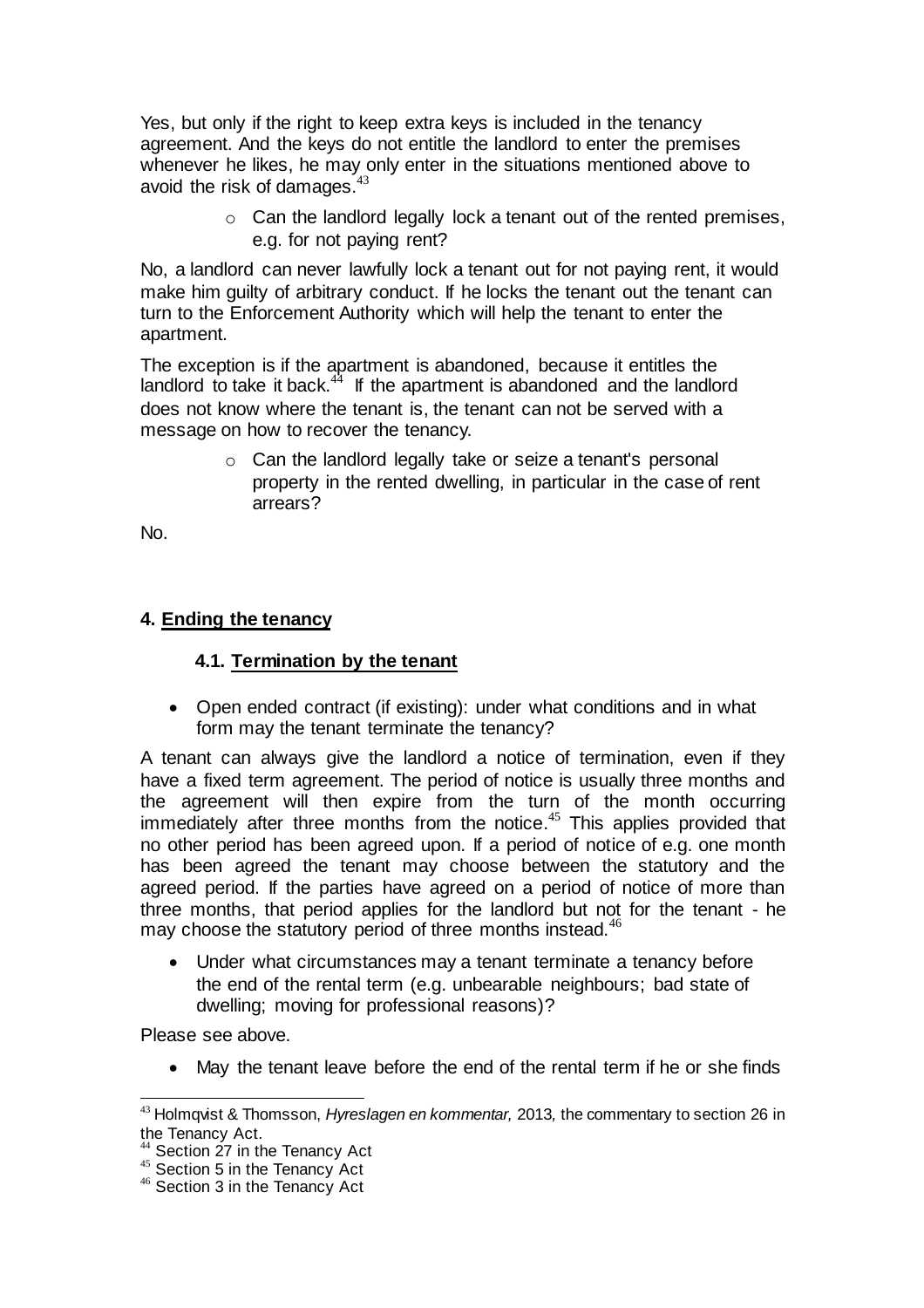#### a suitable replacement tenant?

A tenant can always give a notice of termination, even if the parties have a fixed term agreement.

#### **4.2. Termination by the landlord**

- Open ended contract (if existing): under what conditions and in what form may the landlord terminate the tenancy (= eviction) (e.g. the landlord needs the house for himself or wants to renovate and use it differently in the future)?
	- o Must the landlord resort to court?
	- o Are there any defences available for the tenant against an eviction?

A landlord may only terminate the contract when any of the situations mentioned in section 42 or 46 in the Tenancy Act has occured.

A landlord must always give a notice of termination in writing and then resort to the rent tribunal (when a notice of termination under section 46 has been given) or to the district court (when termination under section 42 has been given). This means that a tenant can not be evicted before the rent tribunal or the district court has made a decision.

- Under what circumstances may the landlord terminate a tenancy before the end of the rental term?
	- o Are there any defences available for the tenant in that case?

The only way for a landlord to terminate a tenancy before the end of the rental term is if the tenant is guilty of misconduct under section 42.

 What happens if the tenant does not leave after the regular end of the tenancy or does not hand in (all) the keys of the dwelling?

If the tenant does not leave the Enforcement Authority can evict him. If he does not hand in all the keys the landlord will probably change the locks and send the bill to the tenant.

#### **4.3. Return of the deposit**

- Within what timeframe and under what conditions does the landlord have to return the tenant's security deposit?
- What deductions can the landlord make from the security deposit?
	- o In the case of a furnished dwelling: may the landlord make a deduction for damages due to the ordinary use of furniture?

Please see above.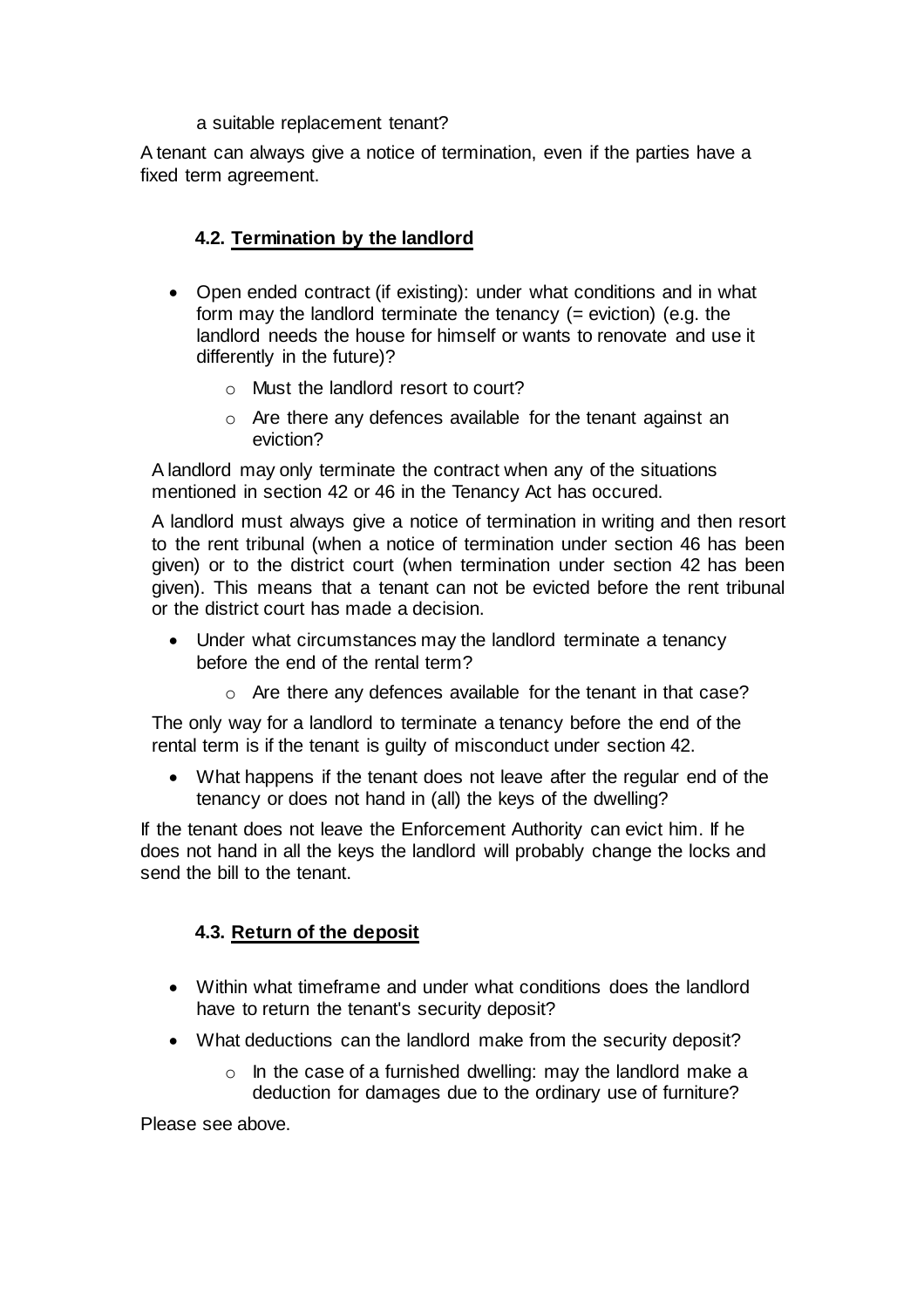## **4.4. Adjudicating a dispute**

- In what forum are tenancy cases typically adjudicated?
	- o Are there specialized courts for adjudication of tenancy disputes?
	- o Is an accelerated form of procedure used for the adjudication of tenancy cases?
	- o Is conciliation, mediation or some other form of alternative dispute resolution available or even compulsory?

Tenancy cases are adjudicated in the rent tribunal and in the district court. No, there is no accelerated form of procedure used.

Yes, the rent tribunal as well as the district court will always try to mediate between the parties first.

## **5. Additional information**

• How does a prospective tenant proceed in order to get social or subsidized housing (e.g. dwellings offered by housing associations, municipalities, public bodies etc.) or housing allowances?

There is no social housing in Sweden.

It is the Swedish Social Insurance Agency (Försäkringskassan) that administers the subsidies. The Agency makes a schematic trial after it receives an application. Families with children and young people aged between 18 and 29 with a low income might be entitled to housing allowance (bostadsbidrag). The amount depends on the income, how much the housing cost and how many children there is in the family. A person who has activity or sickness compensation can be entitled to housing supplement (bostadstillägg), and the same applies for pensioners. The amount received is based on income and the housing costs. The right of huousing allowance or supplement applies whether you are a tenant or a home owner. $47$  A tenant with little or no income can also get a rent guarantee from the municipality, which makes it easier to obtain a tenancy.

• Is any kind of insurance recommendable to a tenant?

Yes, a home insurance to ensure he is insured if anything would happen to the apartment or to his belongings.

• Are legal aid services available in the area of tenancy law?

l <sup>47</sup> www.forsakringskassan.se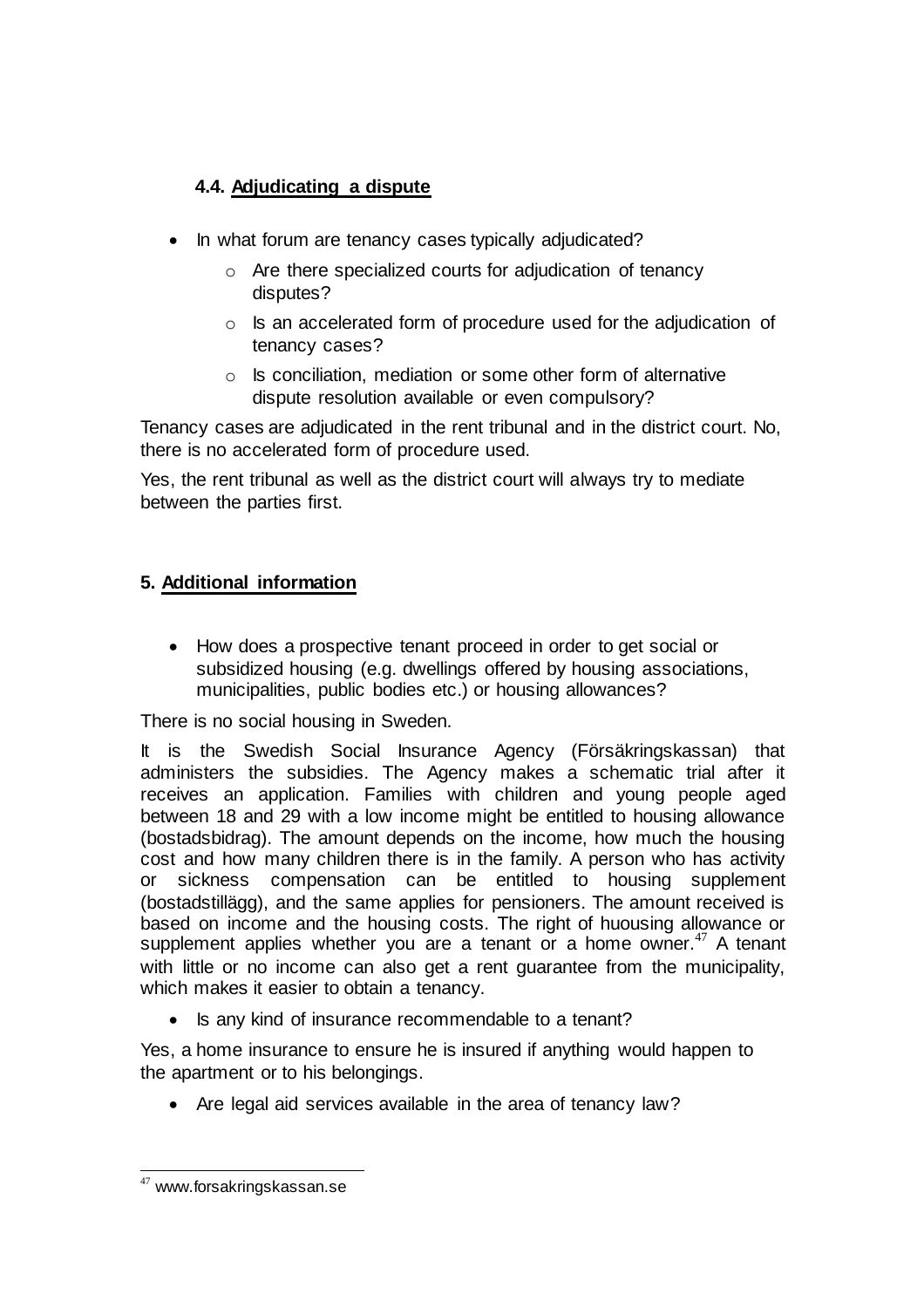Most individuals have a insurance against legal costs as a part of their home insurance, or as a part of their villa or holiday home insurance. It can also be included in boat or car insurances. This legal protection will cover a percentage of the legal costs up to a maximum amount. If a person does not have insurance, he can sometimes have a right to legal aid under the Legal Aid Act.<sup>48</sup> But the legal aid does not cover the whole cost; the individual still needs to pay a legal aid fee which is a percentage of the total cost of his legal representation. It is a person's financial circumstances and the total cost of his legal representative that determines how much he should pay.

Legal aid includes a part of the cost for a lawyer or a legal practitioner for up to 100 hours, but it can be increased if there are special reasons. The whole cost can be covered in the case of a person under the age of 18 who is lacking income or wealth. It also includes the cost of evidence in a general court, the Market Court and the Labour Court, investigation costs up to 10 000 SEK (approximately 1100 Euro andexcluding VAT), costs for interpretation and translation, the court application fee, copies of documents from authorities and documents that have been served etc., and the cost of a mediator.<sup>49</sup> It is the court that decides whether or not a person is entitled to legal aid, but is is the Legal Aid Authority that is handling the payment.

The insurance against legal costs usually does not apply in the rent tribunal and legal aid is generally not granted. But legal representation is usually not needed for matters in the rent tribunal. The chairman uses direction of proceedings and asks questions in order to sort out the circumstances that are relevant to the dispute.

 To which organizations, institutions etc. may a tenant turn to have his/her rights protected? [please indicate addresses, email addresses and phone numbers]

The Swedish Union of Tenants (Hyresgästföreningen)

Address: The union has several offices throughout Sweden, please see their website www.hyresgastforeningen.se for the closest one. Phone number: 0771-443 443 E-mail adress: it is possible to send e-mail to the union through their webpage.

The Equality Ombudsman (Diskrimineringsombudsmannen)

Address: Diskrimineringsombudsmannen (DO), Box 3686, 103 59 **Stockholm** Phone number: +46(8)120 20 700 E-mail address: international@do.se (Please note that it is not possible to file

a complaint regarding discrimination by using this e-mail address. Please use do@do.se instead)

l  $48$  Rättshjälpslag (SFS 1996:1619)

<sup>49</sup> http://www.rattshjalp.se/In-English/In-English/